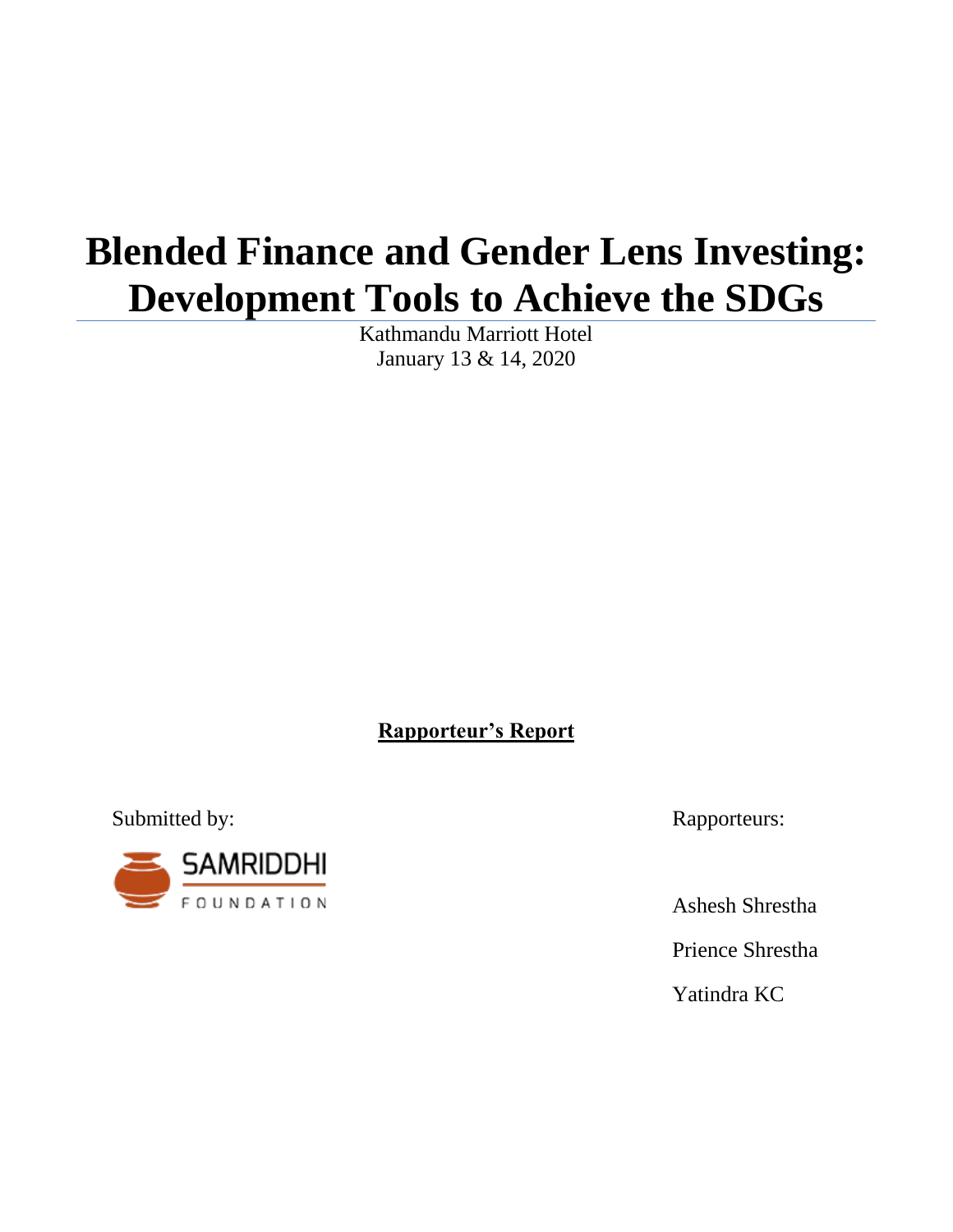# About Rapporteurs

# Ashesh Shrestha

Ashesh is a Research Officer at Samriddhi Foundation where his focus areas are microenterprises, industrial law, and public education. He also writes newspaper article and blogs based on the findings of his studies. He moderates the "Liberty Discussion Series", a monthly discussion program organized by Samriddhi, where young individuals sit at an informal setting and deliberate over contemporary political-economic issues. He is currently a graduate student of Economics at Tribhuvan University, Nepal.

## Prience Shrestha

Prience Shrestha reserves interest in area of Development Economics and policy research. He previously researched in policy facilitation for microenterprises. He is currently pursuing research in the subnational governance after the inception of federalism in Nepal.

# Yatindra KC

Yatindra KC is a researcher at Samriddhi Foudation. His background in law gives him a sophisticated grasp on the many legal aspects associated to political and economic development of the nation. His real passion comes from his zeal to improve the policy landscape of Nepal through evidence-based policy making. For the same, he started his career by practicing his legal knowledge in identifying the issues and challenges in many acts and regulations of Nepal that has been hindering its growth. Today, he can be addressed as a proficient youth who through his research has gathered immense knowledge in areas like land management, ICT development and public transport management. In his efforts to advocate for a better Nepal, he also engages himself in writing blogs and articles on contemporary economic and political issues.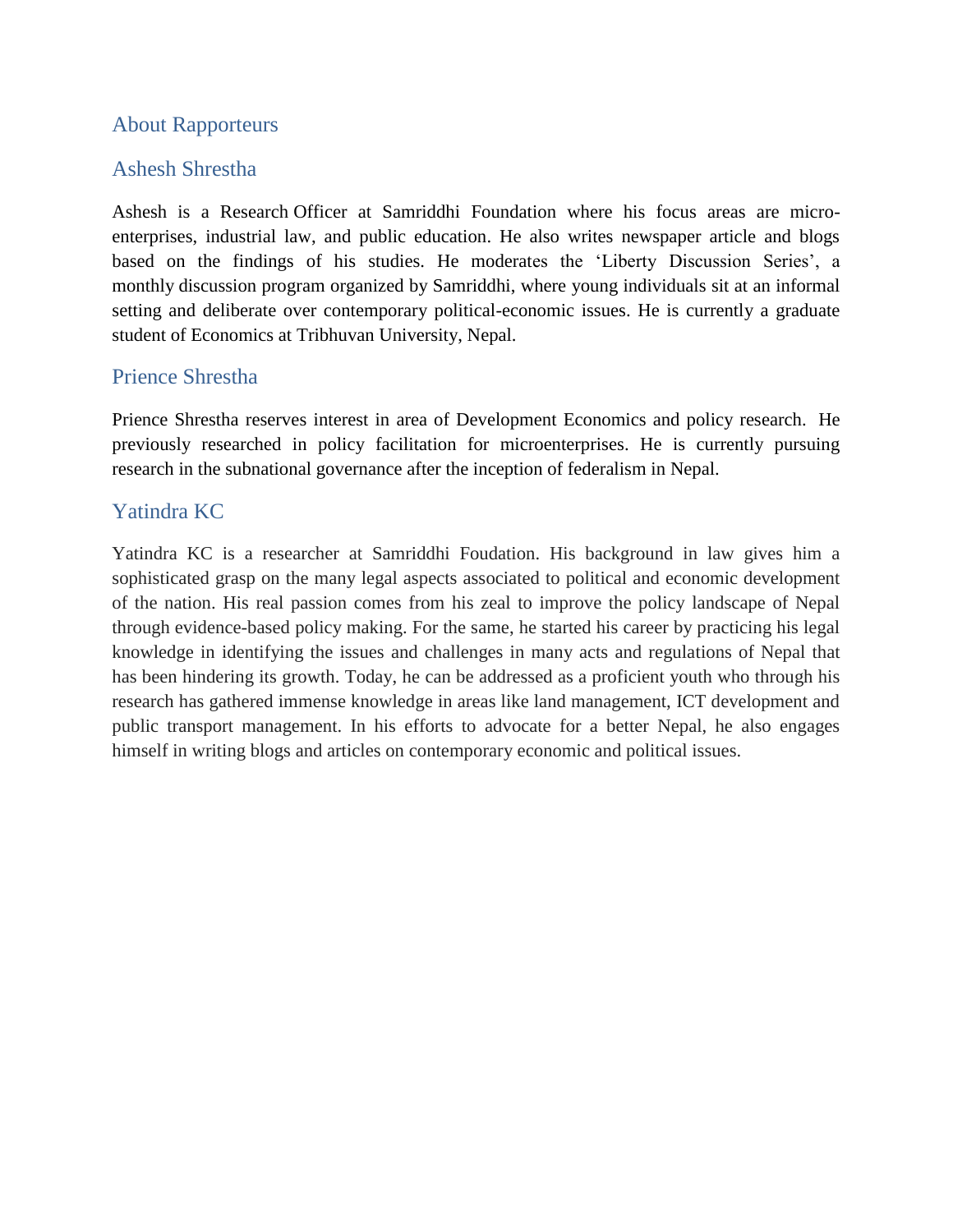# **Contents**

# **DAY ONE**

| $09:00 - 09:45$ Welcome and Opening Speech: Leveraging Impact Investments to Harness the |  |
|------------------------------------------------------------------------------------------|--|
|                                                                                          |  |
| 09:45 – 10:30   Technical Keynote: Concessional Finance in Blended Finance               |  |
| 11:00 – 12:00   Fund Manager's Challenges in Attracting Finance and Opportunities for    |  |
|                                                                                          |  |
| 12:00 – 13:00   SMEs – Access to Investment and Benefits of Increased Finance  12        |  |
|                                                                                          |  |
| 15:00 – 16:00   Enabling Environment Challenges and Solutions/Pathways for Quality       |  |
|                                                                                          |  |

# **DAY TWO**

<span id="page-2-0"></span>

| 09:45 – 10:30   Technical Keynote: Gender Equality Mainstreaming/ GLI Success Story  20       |  |
|-----------------------------------------------------------------------------------------------|--|
|                                                                                               |  |
| $12:00-13:00$ Gender Inclusion in Business and Investment is so Important – Why they care? 23 |  |
|                                                                                               |  |
|                                                                                               |  |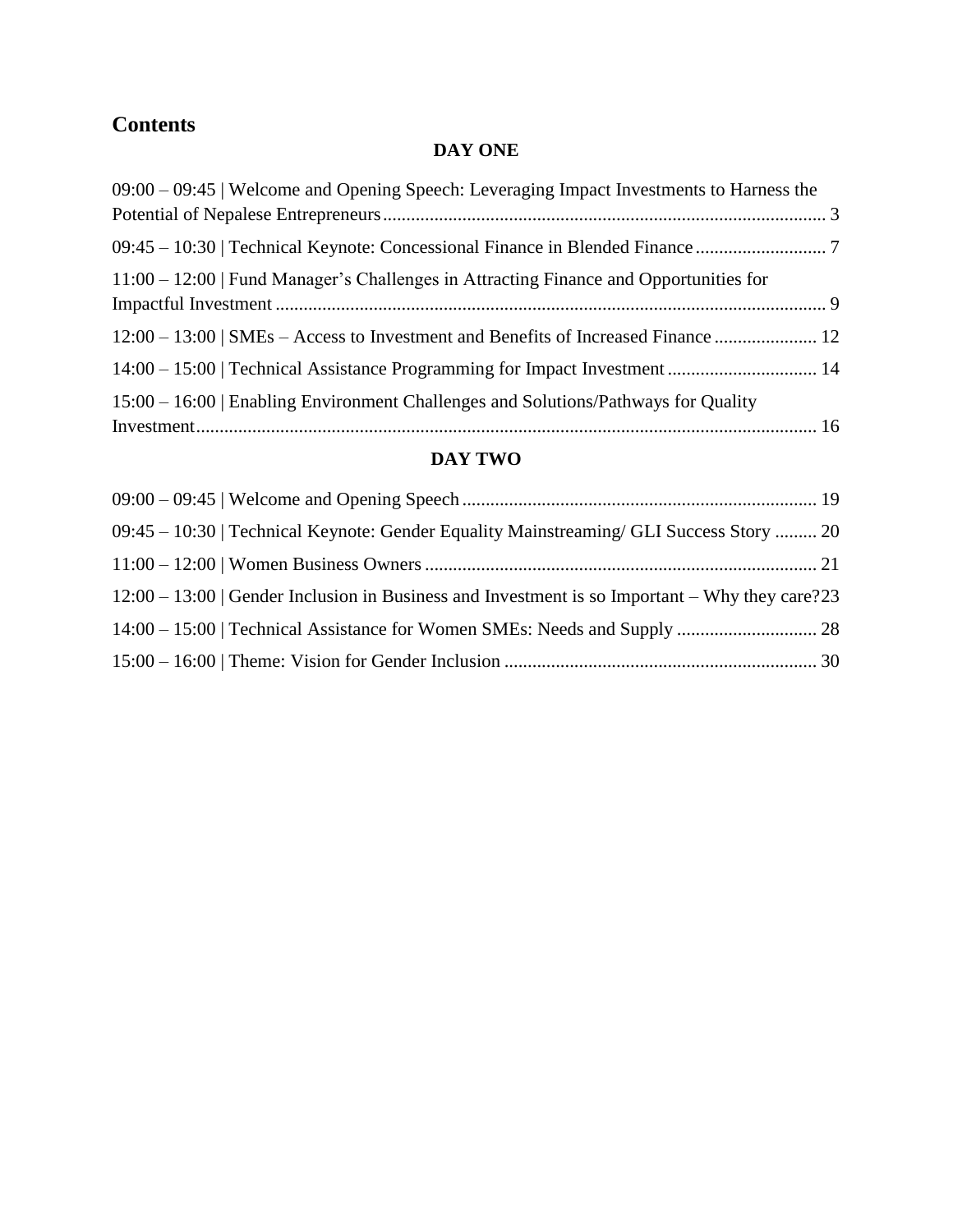#### ABBREVIATIONS AND ACRONYMS

- AI Artificial Intelligence
- BFIs Banking and Finance Institutes
- CBS Central Bureau of Statistics
- CSI Cottage and Small Industries
- CSOs Civil Society Organizations
- DFID Department For International Development
- DoI Department of Industry
- GDP Gross Domestic Production
- IFC International Finance Corporation
- IT Information Technology
- LDC Least Developed Countries
- MEDA Mennontie Economic Development Associates
- MSMEs Micro Small and Medium Enterprises
- NGOs Non-governmental Organizations
- NPC National Planning Commission
- NRB Nepal Rastrya Bank
- NRN Non-Resident Nepalese
- PDA Power Development Agreement
- PPP Public Private Partnership
- PPWE Policy Partnership of Women and the Economy
- SDGs Sustainable Development Goals
- SEBON Securites Board of Nepal
- SIG Sustainable Innovation Grants
- SMEs Small and Medium Enterprises
- TA Technical Assistance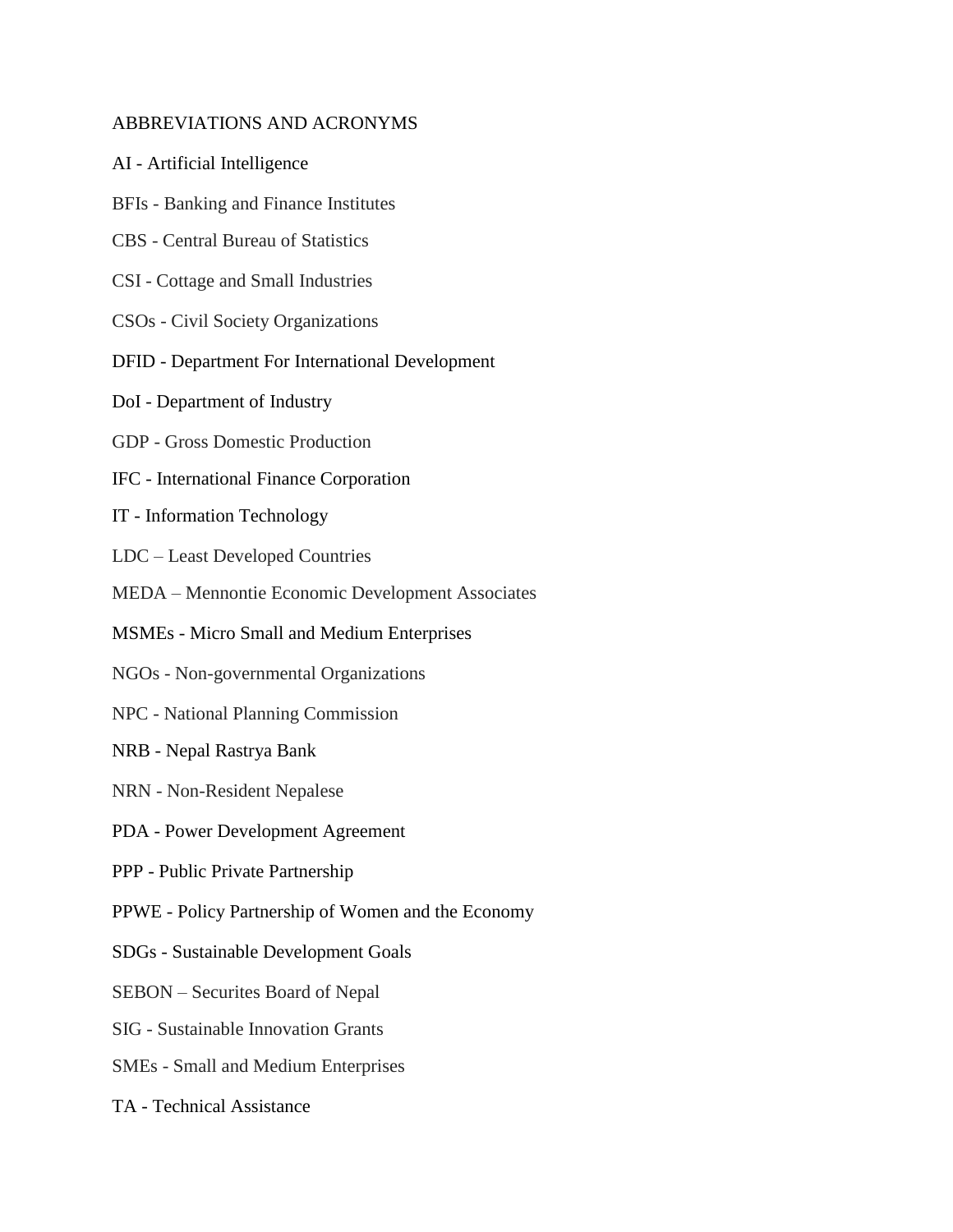TNA - True North Associates

UMIC - Upper Middle-Income Countries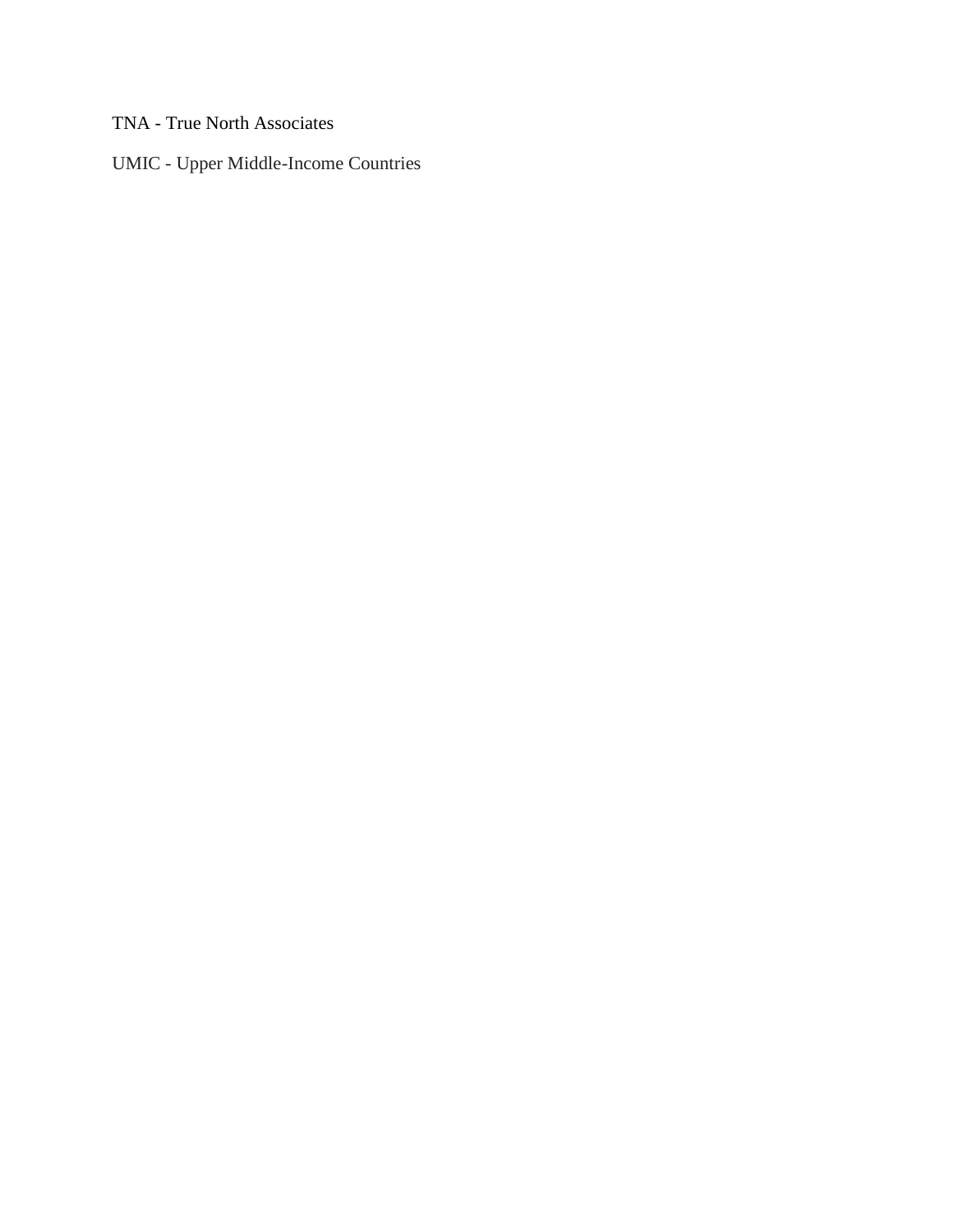#### **DAY ONE**

**09:00 – 09:45 | Welcome and Opening Speech: Leveraging Impact Investments to Harness the Potential of Nepalese Entrepreneurs**



*Honorable Dr. Yubaraj Khatiwada, Minister of Finance delivers keynote speech at the seminar.*

#### **Honorable Dr. Yubaraj Khatiwada, Minister of Finance**

The seminar titled Blended Finance and Gender Lens Investing: Development Tools to Achieve the Sustainable Development Goals (SDGs), hosted jointly by Mennonite Economic Development Associates (MEDA) and Samriddhi Foundation, in partnership with Society of Economic Journalists – Nepal and Federation of Woman Entrepreneurs Association of Nepal (FWEAN), officially began with the opening speech by Honorable Dr. Yubaraj Khatiwada, Ministry of Finance for the Government of Nepal.

Honorable Khatiwada, with brief introduction of himself and his role as the Finance Minister in creating an environment for enabling all kinds of financing vehicles and mediums, began with his perception of the term 'blended finance'. Honorable Khatiwada primarily described blended finance as the continuation of the Public Private Partnership (PPP) in business. As such, blended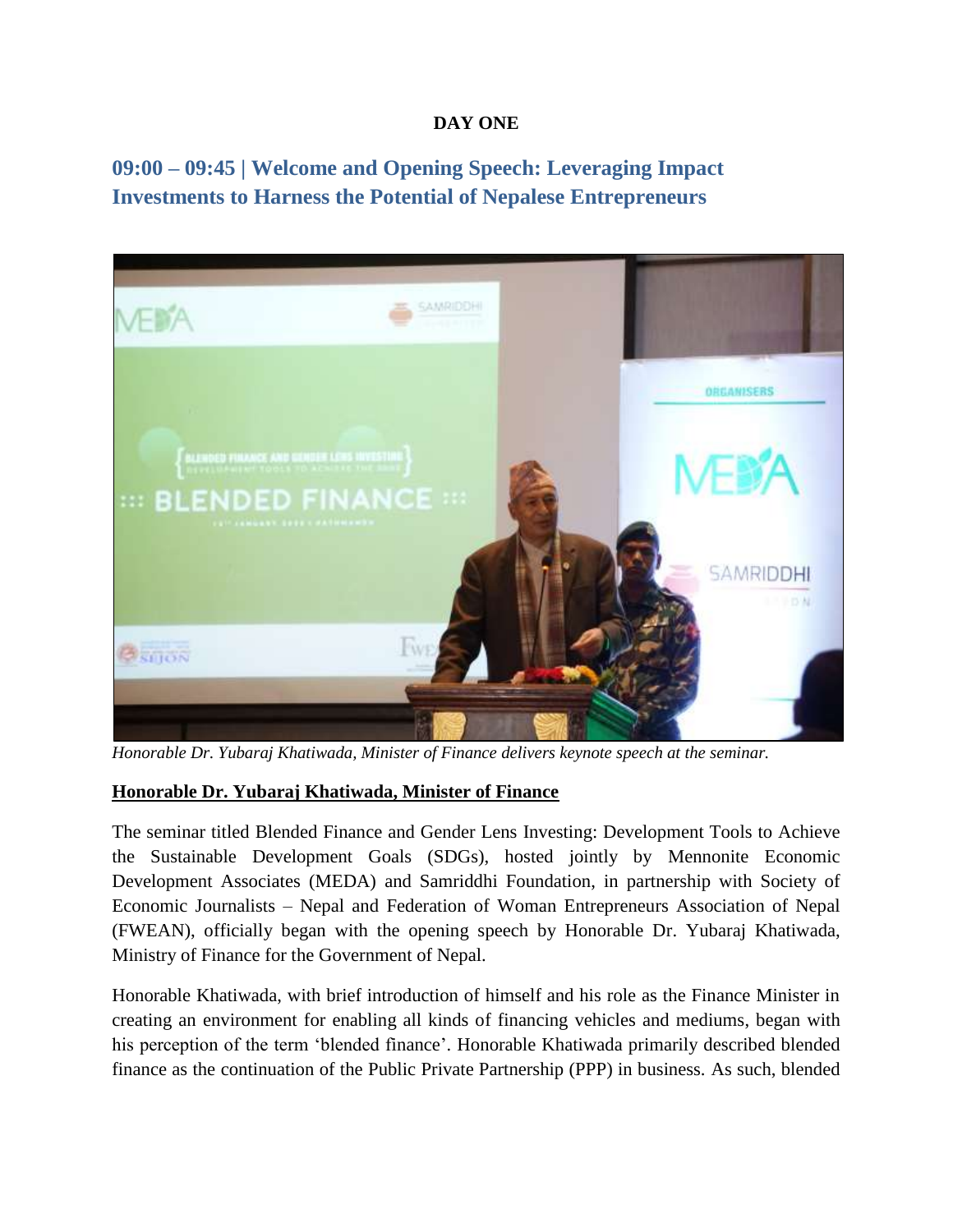finance, alike most of other financing vehicles, needs to retain the component of ethics and should have a substantial contribution to the society.

Moving forward, Minister Khatiwada transited in explaining the three pillars of developments in the form of institutions. As such, he described private institutions, the state, and the institutions working at the grass root level as the pillars. Honorable Khatiwada recognized that the private sector, as one of those key institutions, which works for profit. Likewise, the state has its own duties, it is often not efficient. Having said that, he mentioned that markets also fail and the state is no exception. Therefore, Honorable Khatiwada believes that the third pillar, i.e. the institutions at the grass root level comprised of Civil Society Organizations (CSOs) and Non-governmental Organizations (NGOs) are a key for achieving the SDGs. Therefore, their needs have to be ensured while their efficiency must be supported by inclusion. Meanwhile, inclusion happens in terms of decision making, participation of production, and sharing of benefits. Inclusion is also participation and not just gender specific. Despite government's desire to be inclusive it has its limitations in terms of capacity and the same goes for private sector.

As such, Honorable Khatiwada believes the question on hand is about the strategy to mobilize such grass-root institutions. On such context, he recognizes that mobilization comes from partnership, capacity building, and proper monitoring and evaluation. The government can borrow funds and leverage capital to the private sector. Regardless of the fact that in the past some partnerships and leveraged funds have failed. The other aspect that must be considered, according to him is the procedure to mobilize the funds. Whether it is through budgets, transfer mechanism or through other mechanism, whatever means it is, for credible spending and investing, auditing is a must.

Honorable Khatiwada further stressed the need to focus on Small and Medium Enterprises (SMEs) so that they can attract impact investment. The concern is accompanied by the fact that statistics from the Central Bureau of Statistics (CBS) shows a significant number of enterprises in Nepal being in the informal sector. Out of nine hundred thousand enterprises, nearly half of them are informal as per the data provided by the CBS. So, the challenge, as Honorable Khatiwada believes is, how do we work with the informal businesses? How to formalize the informal enterprises? Once they formalize, how do we leverage our tax system so that they are incentivized to pay taxes? Likewise, as some enterprises impact society, how do we subsidize them amid the concern that subsidy creates distortionary effect but becomes necessary at the same time?

Highlighting the roles of cooperatives as a social business, Honorable Khatiwada said that their profit needs to be monitored in order to provide benefits to society. Often times philanthropic and social organization, such as cooperatives, get diverted from their values and might solely focus on making profit, irrespective of its contribution to the community that is composed of such vulnerable enterprises. Likewise, he explained that if we are serious about ending extreme poverty, then impact investment must also be carefully targeted towards eliminating poverty and such programs must also be fine-tuned. The society is heterogeneous, and therefore the design of impact investment needs to address the said heterogeneity. On an optimistic not, he said the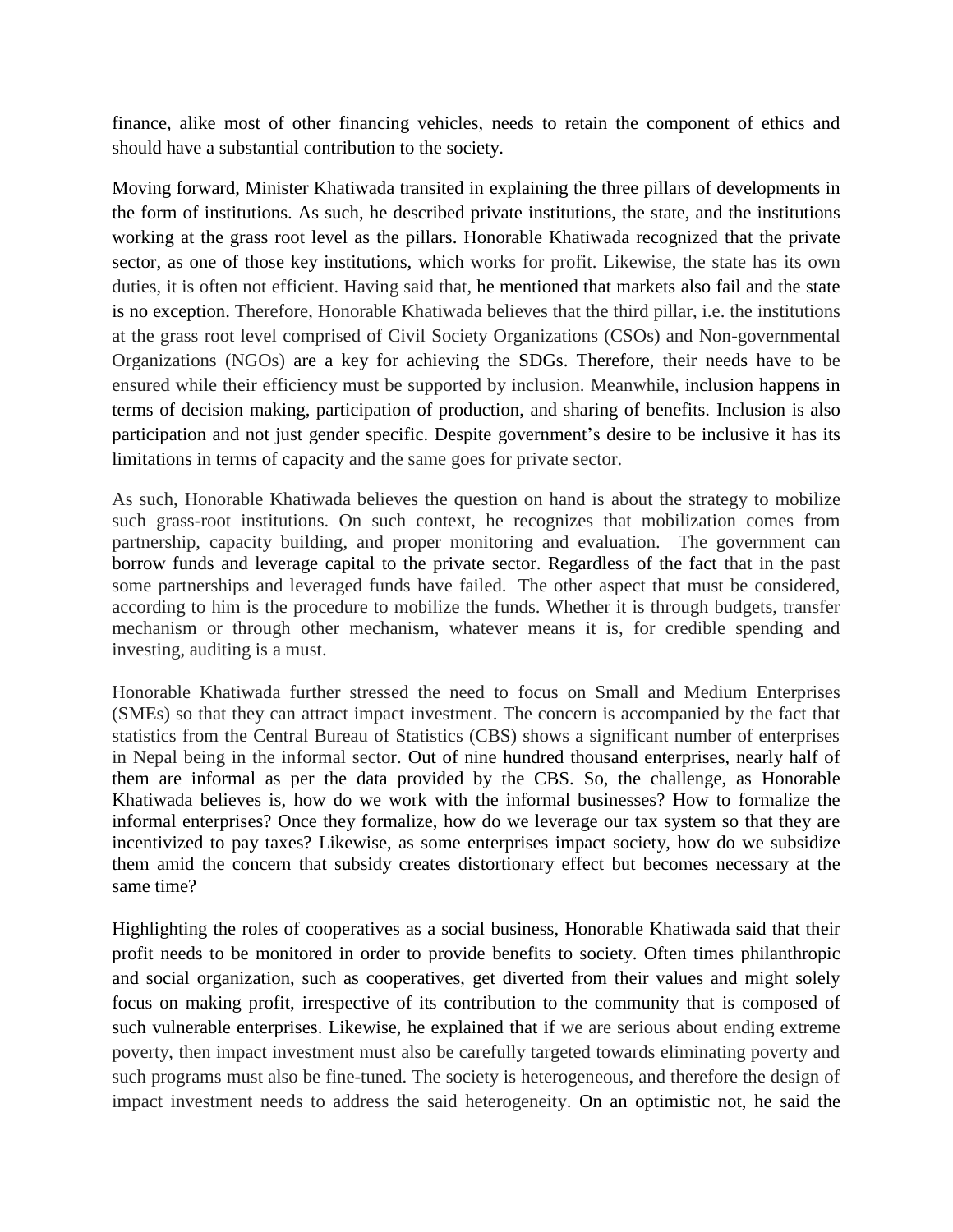challenge of reducing poverty is met with the impressive fact that our country has been reducing poverty every year by one per cent with an average economic growth rate of four percent.

In speaking of gender participation in investment and enterprise, Honorable Khatiwada mentioned that the national statistics state that 30 per cent of enterprises are owned by women, while 45 per cent of the managerial positions are held by women. The statistics may be positive but not entirely sufficient. Therefore, the challenge we now face is also finding a way to strengthen enterprise with women representation. The Cottage and Small Industries (CSI) mostly run by women are started with very little capital, but access to capital for such enterprise is not available either from micro-finance institutions due to their obvious lack of investable fund or from corporate Banks as such projects do not fall under their radar, and are consequentially relegated as being not bankable. Therefore, Honorable Khatiwada is emphasized the need to support such enterprises as they make development more inclusive, create more jobs, and make development sustainable.

# <span id="page-7-0"></span>**09:45 – 10:30 | Technical Keynote: Concessional Finance in Blended Finance**



*Ms. Katie Turner, Senior Director at MEDA delivers technical keynote at the seminar.*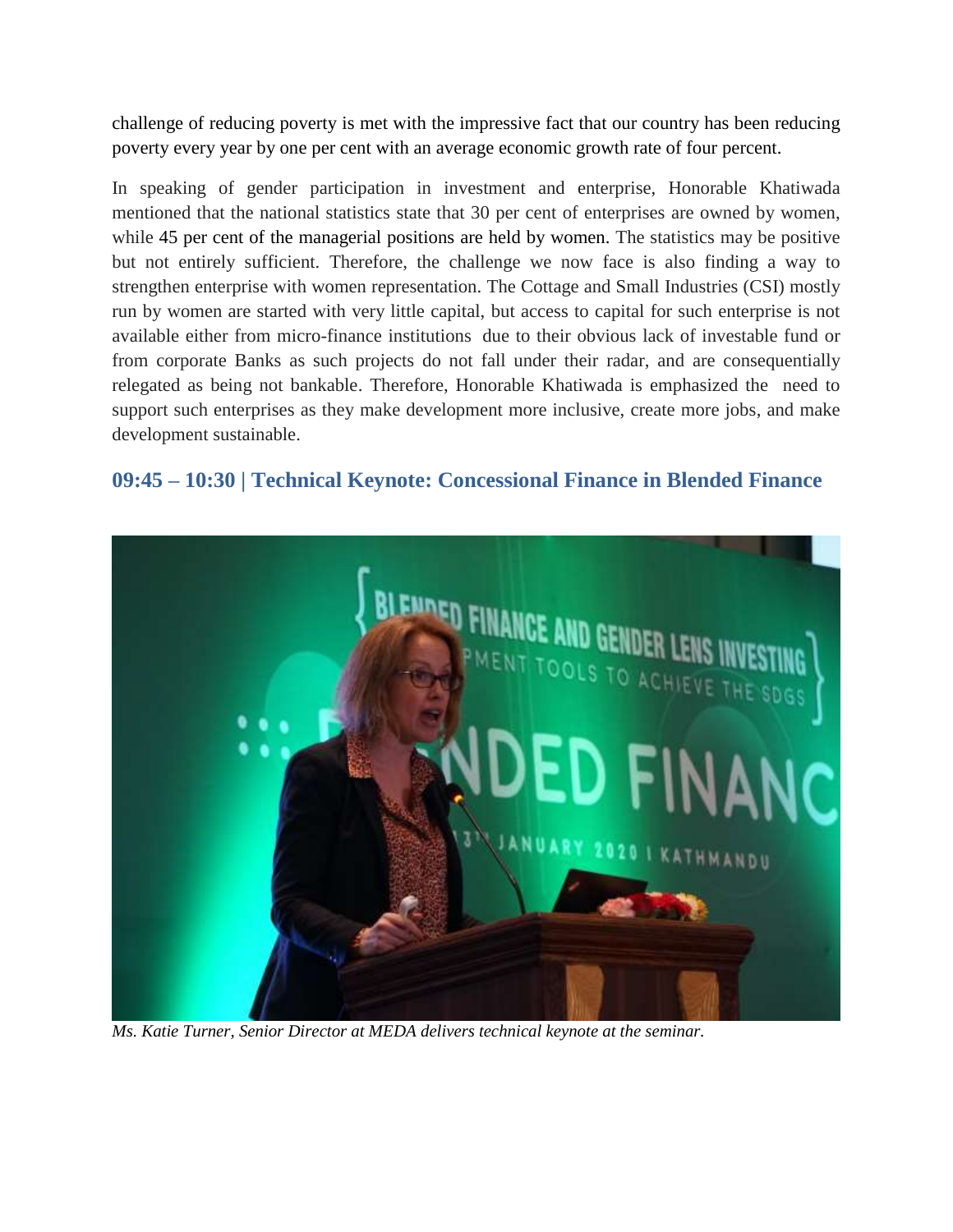#### **Ms. Katie Turner, Senior Director, Global Programs, MEDA**

Ms. Katie Turner began by contextualizing the idea of blended finance, whereby she clearly recognized blended finance to fall under the idea of broader impact investment, as a tool for achieving SDGs. While stipulating the tentative market for blended finance to be about USD 15 billion, Ms. Turner pointed out that Asia is the largest market for blended finance, with combination of private and public participation.

Ms. Turner continued her technical speech with reiteration that SDGs, established in 2015 targeting 17 different and interlinked Goals, were set by the UN state members with the aim of achieving these goals by 2030. As such, the achievement of these goals is only possible with capital amount of USD 3.9 trillion, of which the currently available finance is only about USD 1.4 trillion.

According to Ms. Turner, blended finance reserves a significant role in fulfilling the investment gap. And, of course, it will require substantial collaboration between public and private finance. And, the nature of such collaboration is mutually reinforcing. Such is acknowledged by the precise note that recognizes the leverage ratio to be 7. In other words, USD one million of public capital can leverage USD seven million in private capital. This reinforcing dynamics is noted around the globe.

Meanwhile, of the USD 153.9 billion mobilized in private finance, approximately USD 9.3 billion went to LDCs. And, average blended finance deal size is smaller in LDCs, whereby Upper Middle-Income Countries (MIC) has received USD 61 Millions, Lower MIC retrieved 27.3 Million and LDCs retrieved USD 6.1 Million.

Delving into the definition, characteristics, and context governing the blended finance, Ms. Turner identified three defining features of blended finance to be development impact, leverage and returns.

Speaking of those definitive features, an important thing to note here is that not all participant of blended finance will have a goal to achieve development impact. However, hypothesis prevails that investment capital combined with technical assistance accelerates development impact. And technical assistance specifically includes Sustainable Innovation Grants (SIG) and Global Fund Manager Mentorship Program. As such, compared to blended finance transactions in other developing countries, transactions targeting one or more LDCs are more likely to deploy technical assistance alongside investment capital. Likewise, while return is part of the blended finance, the rate will differ with the participant. And interestingly, speaking of the context governing finance, most investors form developed nations are wary of investing in developing nations. And, therefore, the risk surrounding the finance must be effectively mitigated. Likewise, another question governing the context of blended finance is; how do we build capacity on the receiving end? The market is large and significantly growing, and one of the main challenges is aligning the interests of all stakeholders.

Furthermore, in speaking of the market for finance, Africa is the largest market in terms of impact investment, but Asia is the emerging market. India, Indonesia and the Maldives are currently the highest market. While some sectors have been focused more, for instance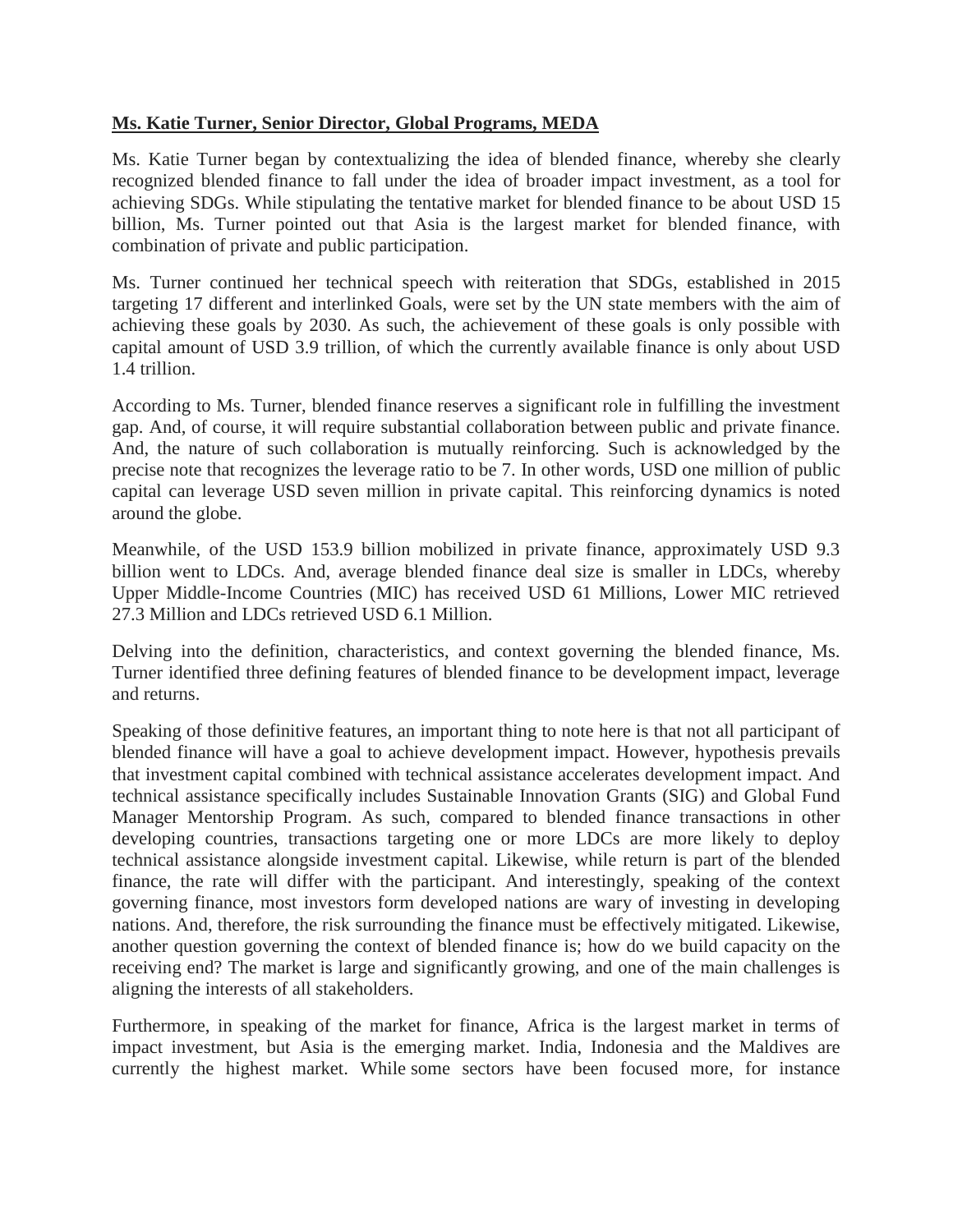agriculture and renewable energy, MEDA focuses more on agriculture and financial service providers.

It is not surprising that impactful investment may suffer losses in the beginning phases. And therefore, the idea governing MEDA has also been about absorption of preliminary loss. And, this also is an example of donor public funding catalyzing private investment. Lately, USD 15 million first losses from Global Affairs Canada was issued to catalyze Sarona"s USD 150 Million fund for Global Investment. Meanwhile, improving environment, social governance is also an important element of the equation to attract greater investments.

In conclusion, significant return must be provided to private investors, investment funds investing in other investment fund (fund to fund model), which allows assurance in that investing in local funds allows mitigating risks because local fund managers have more knowledge. The funding allows for accelerating impact, co-creation of learning outputs, while impact measurement system is strengthened.

# <span id="page-9-0"></span>**11:00 – 12:00 | Panel Discussion: Fund Manager's Challenges in attracting Finance and Opportunities for Impactful Investment**



*Mr. Suman Joshi, Managing Partner of True North Associates, Mr. Ashutosh Tiwari, Managing Director of SAFAL Partners and Mr. Tim Gocher, CEO and Founder of Dolma Impact Fund with the moderator, Ms. Katie Tuner, Senior Director, Global Programs, MEDA.*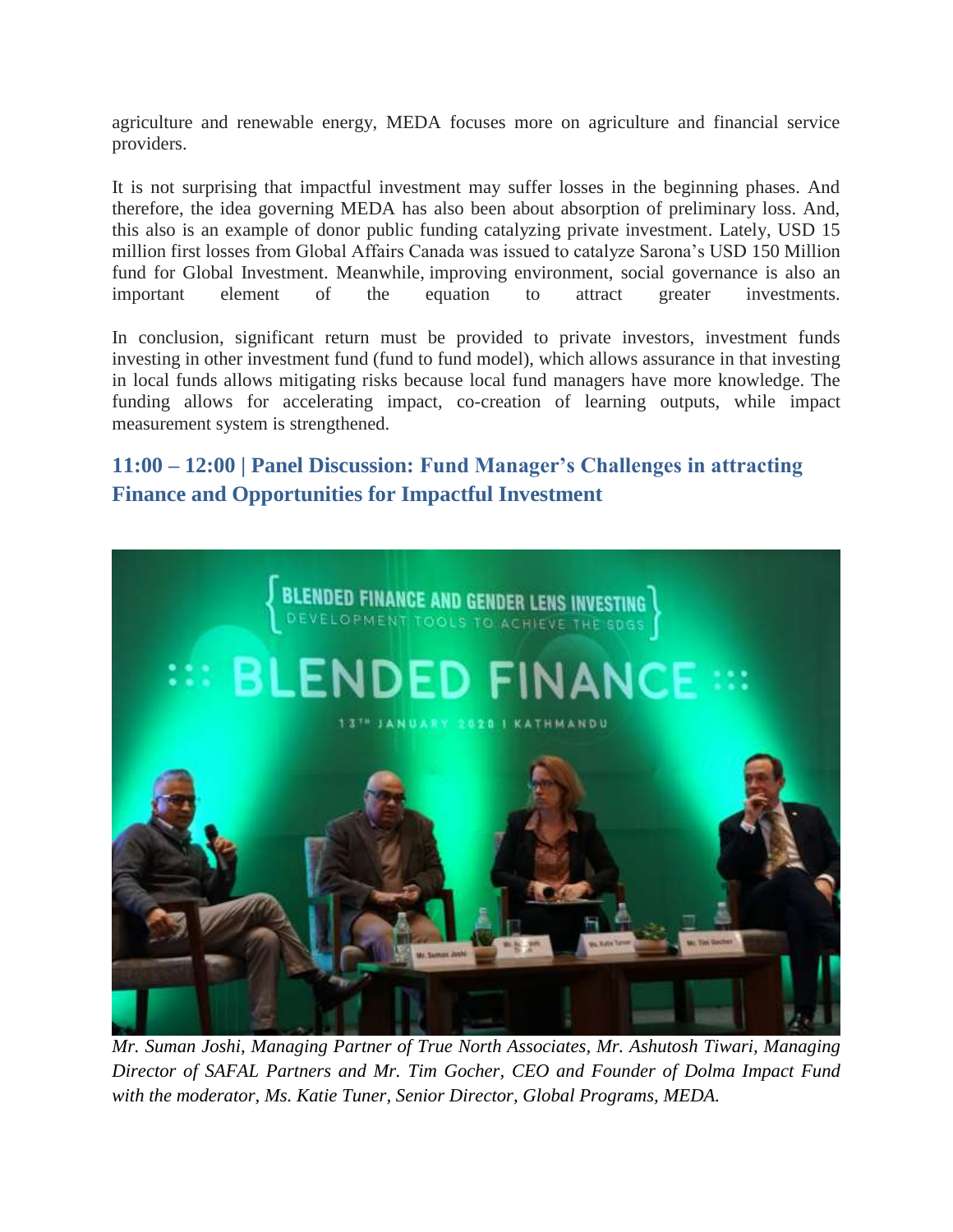#### **Mr. Suman Joshi, Managing Partner, True North Associates**

The session began with Suman Joshi introducing and sharing the stories behind True North Associates (TNA). TNA is associated with the emerging markets and industries and it pledges to work with the regulators to establish regulations for easing investors to invest. Likewise, Mr. Joshi mentioned the exposure of TNA in different investment areas including Information Technology (IT), Agriculture, Financial Technology (FinTech) etc. However, Mr. Joshi clarified the company"s refrain from investment in hydropower and tourism sector as he believes the sector already attracts substantial capital and the investment market is relatively deep for those sectors. Likewise, Mr. Joshi shared their One-to-Watch initiative that invests in Person-to-Person (P2P) basis that brings investment specifically from the Netherlands.

Importantly, Joshi recognized the primary objective of TNA to make companies investment ready while significant challenges related to governance and compliance remain. As such, Mr. Joshi recognized significant gap in terms of capability of scaling up business in Nepal. The gap is also accompanied by difficult legal procedure to get the investments approved, which requires approval of the Department of Industry (DoI) and Nepal Rastrya Bank (NRB).

However, Mr. Joshi is positive that there is a lot of appetite to invest in Nepal and even among foreign investors, despite the policy and bureaucratic hurdles to bring in investments. The problem of liquidity crisis in Nepalese banking industry, along with their responsibilities to look after depositor"s money, he argued that the investment appetite of banks and financial institutions will always be constrained. Meanwhile, investment risk is also high so they have to ask for collateral. And ultimately, the people without collateral have to solicit alternative source of finance. And, such is the crucial backstory of entrepreneurs.

Mr. Joshi further expressed that the venture investment ecosystem in being built. There is significant investment in building and enhancing capacity, but we are yet to see the results. But there certainly are constraints as previously explained. And therefore, confidence in the fund managers is the key and so is the support from developing agencies.

## **Mr. Tim Gocher, CEO and Founder, Dolma Impact Fund**

Succeeding Mr. Joshi, Mr. Gocher also started by introducing the investment portfolio of Dolma Impact Fund that he specified to be USD 37 million, invested across energy, healthcare, and technology sector. As such, Dolma Himalayan Energy- develops utility scale solar projects. Dolma Fund particularly sources funds internationally, and investors of Dolma are typically European institutions. Tim further exposed the investment policy of Dolma Impact Fund to invest around USD 6 million per investment and funds are also used for training purposes.

Moving forward, in speaking of the dynamics and prospects of different investment areas, Mr. Gocher believes that tech companies can scale regardless of bureaucracy and infrastructure. Meanwhile, Artificial Intelligence (AI) and Cloud Technology is democratizing the market, it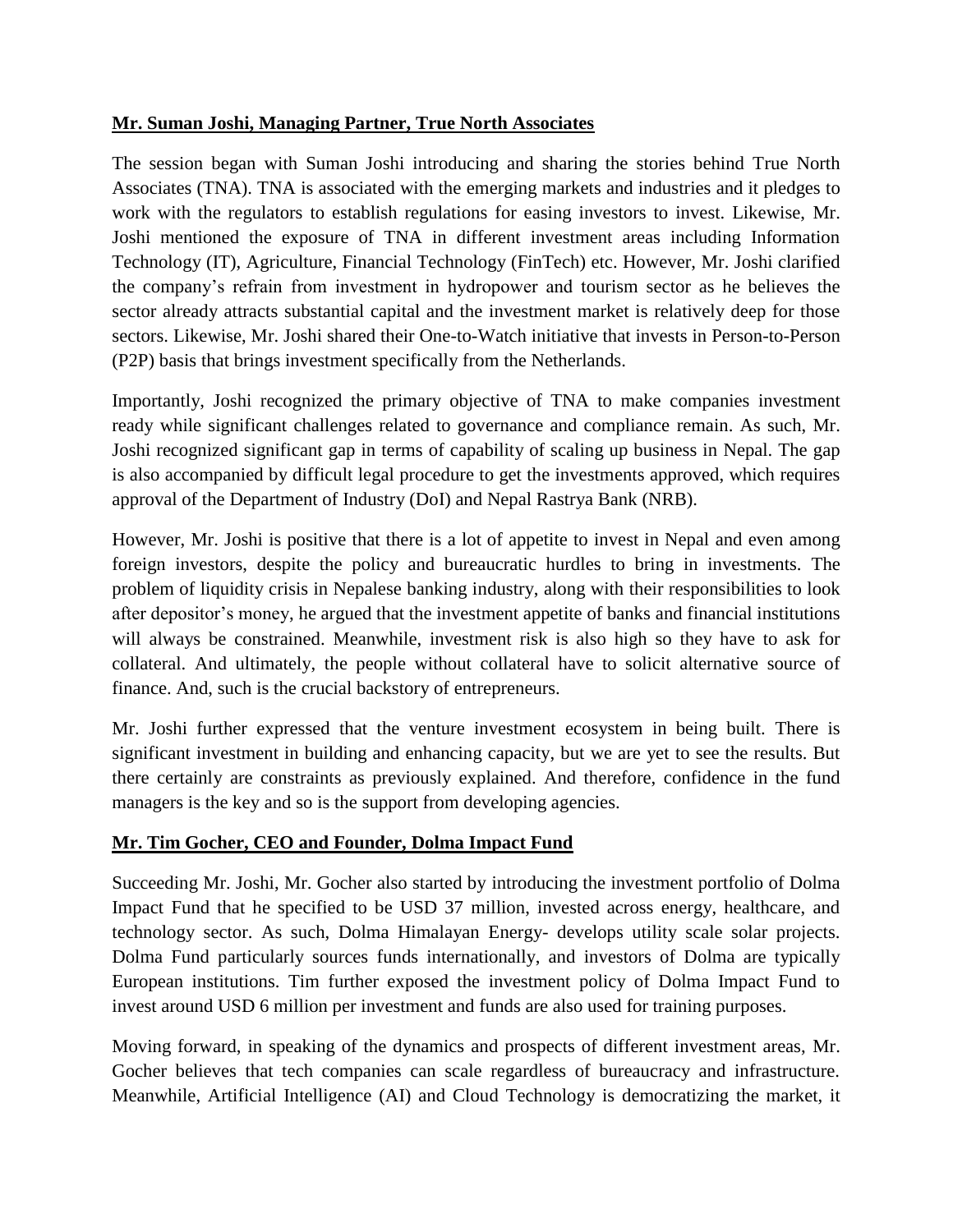does not matter where you work from over the platform of current AI and Cloud Technology. Likewise, Mr. Gocher recognized that Nepal is competitive in the tech sector. This statement runs along another positive recognition that energy sector appears to have a huge demand. All in all, his observation runs in contrary with his early observation whereby did not expect to find a lot of innovations in Nepal.

Mr. Gocher seconds Mr. Joshi with his observation that though the availability of capital has never been higher, it is very difficult to bring money into Nepal. He shared a recent example whereby one of their companies has been waiting for eleven months to get FDI into the country. Though the government has a larger role in blended finance, there unfortunately does not seem to be enough support garnered from the government. While bank compliance and paper works take a lot of times, making business friendly policies, interest rate, and currency rate hedging mechanism is vital. Another thing is minimum FDI threshold of USD 50,000, that has affected investment into Micro Small and Medium Enterprises (MSMEs) as foreign investment in the form of impact and blended investment with the aim of investing in MSMEs are restricted from coming in.

#### **Mr. Ashutosh Tiwari, Managing Director, SAFAL Partners**

Following the etiquette of Mr. Joshi and Mr. Gocher, Mr. Tiwari started by introducing his venture, SAFAL Partners, and its role in creating jobs, performing angel investments into SMEs and innovations around finance. Simply put, SAFAL Partners pledges on providing growth capital to early stage companies. Mr. Tiwari introduced SAFAL Partners' investment in 3 companies; a motorcycle gear making company, a company that has launched *Kopila* app connecting school children and parents via teachers and a cleaning service called Orange Ball. In contrast to Dolma Impact Fund, Mr. Tiwari expressed that SAFAL Partners sources investment locally and investments can begin from a couple of thousand dollars. Meanwhile, Tiwari experiences gap in local funding along with high interest rate and collateral required for loans.

Regardless, Mr. Tiwari proclaims that SAFAL Partners wants to create a trusted investment platform, and a growing pool of investors. However, investors who come to invest with quick returns and expectations of returns alike to investment in real-estate or share market are frankly unwelcomed. As investors who are genuinely interested in invest in growing ventures and are willing to take likely risks are rare, Mr. Tiwari believes that at SAFAL Partners, they make sure that investors are educated and risk aware. He wanted people who know the purpose, nature, and objective of SAFAL Partners and also trust the company.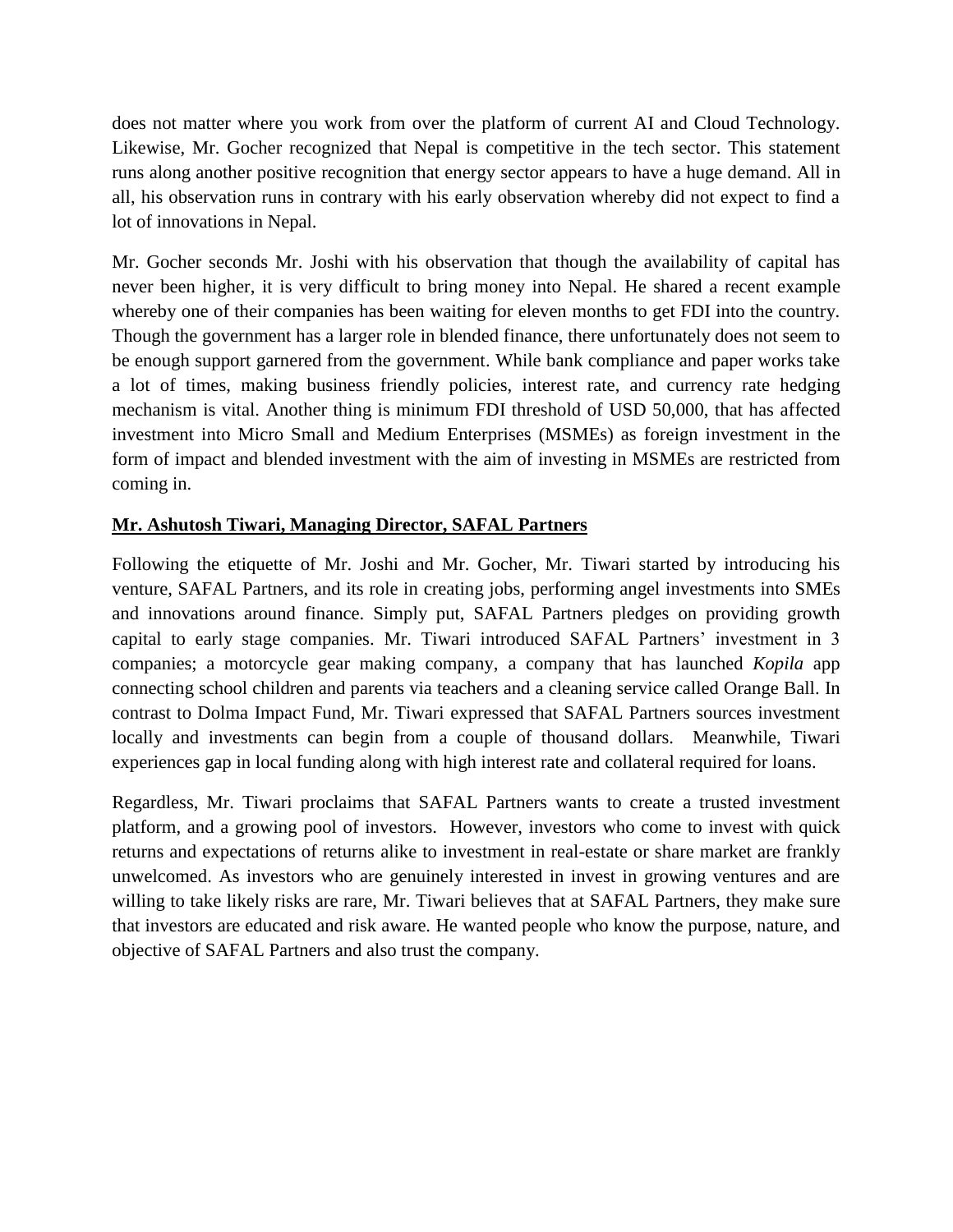<span id="page-12-0"></span>**12:00 – 13:00 | Fireside Chat with Q&A: SMEs – Access to Investment and Benefits of Increased Finance**



*Mr. Niranjan Shrestha, Director of Sujal Foods, and Dr. Linda Jones, Vice President, Partnerships and Innovation at MEDA with Mr. Bishal Thapa, Managing Director of Saral Urja.* 

## **Mr. Bishal Thapa, Managing Director, Saral Urja**

Mr. Bishal Thapa began by introducing Saral Urja, a distributive energy company, with the objective to provide alternative energy source. The ultimate goal of the company, as Mr. Thapa sees is to see many people use the national gridline. Thapa expresses his company at the moment to be relatively small sized, with purpose to be the investor that provides renewable energy. Meanwhile, Mr. Thapa shared that the interest of the company for further investments as plans for raising equity are at place. As the company is of capital-intensive nature, it plans to raise domestic investments to fulfill the investment gap is in the pipeline.

Dr. Jones, the moderator of the chat, expressed her interest to know if Saral Urja falls under the category of MSME that Minister Khatiwada previous exposed as essential support. Besides, Dr. Jones also requested Mr. Thapa to specify the proportion of earlier investment in Saral Urja and challenges faced as a growing energy company.

In response, Mr. Thapa revealed that the nature of investment his company received at first was in the form of mixed investment of both domestic and foreign. In fact, though the investment was mediated from a Nepalese investment firm, the source of fund was nevertheless foreign.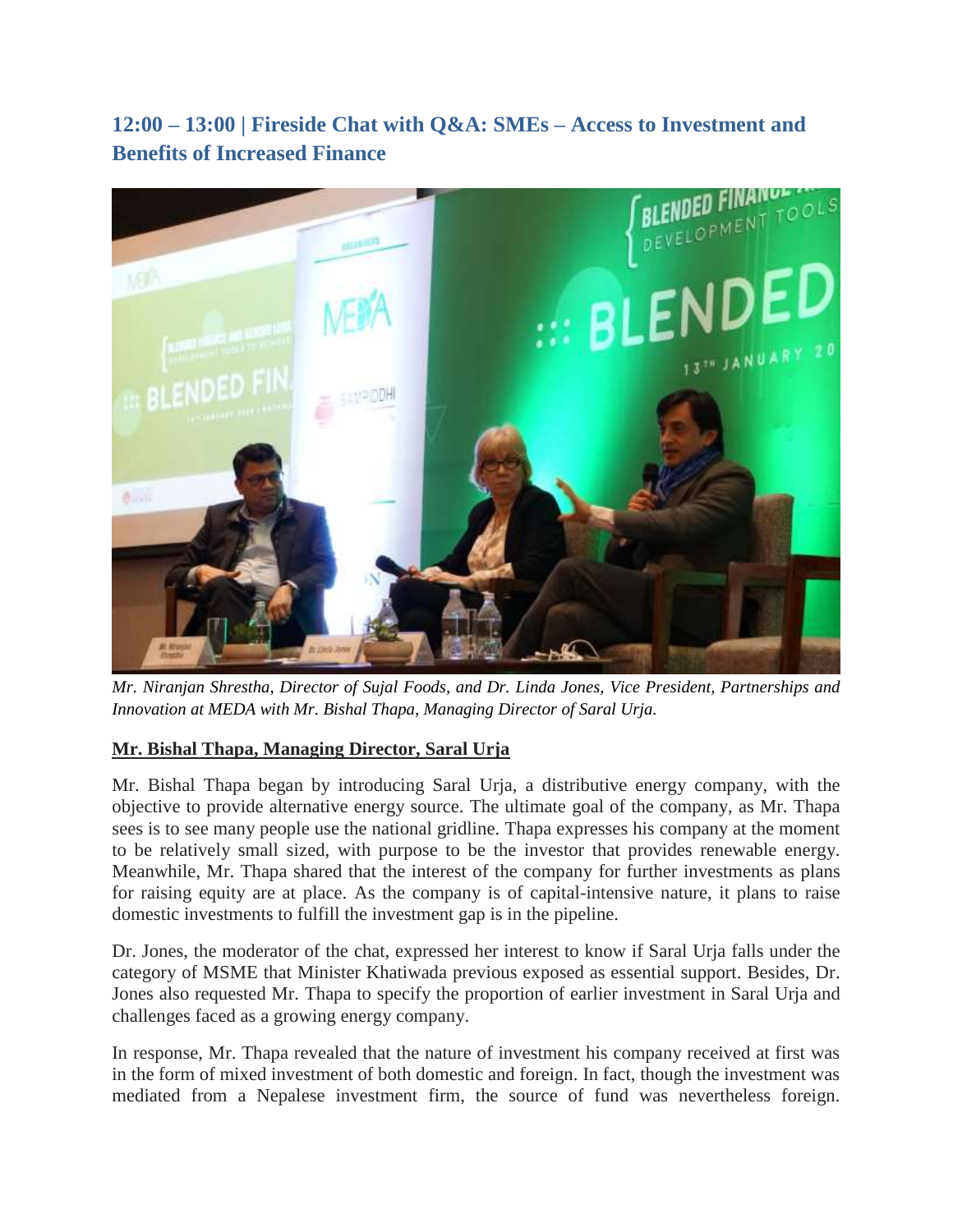Likewise, Mr. Thapa further expressed equity to be the formidable challenge for his business and businesses that resemble Saral Urja*,* because the market has a very low base of understanding for unconventional ideas that his business hinges on, and the idea that the business does not need government as the core aspect of its value chain unlike other independent energy producers.

In contrary, Mr. Thapa believes that there is no company in Nepal that can be successful by selling electricity to the government. The idea of his company instead was on selling produced energy directly to the customer. And in effect, the company has remained unregulated because selling to the government or the customer is a choice and making people understand this is very hard.

Likewise, Mr. Thapa revealed that project finance is another challenge that he faced. In what probably is a first instance, loan has been arranged within eight months on a first loss guarantee and opportunities opening up.

In regards to financing modality, Dr. Jones asked why Saral Urja had chosen alternative finance model rather than banks and financial institutions. And, how did Mr. Thapa look at equity dilution and what made a bank consider collateral free loan?

Mr. Thapa, in response, expressed that he vowed for equity financing because this financing modal allows for test of ideas and get a validation. As such, Mr. Thapa found Business Oxygen to provide credibility and was a very important investment partner. On the contrary, when Mr. Thapa had to choose banks for financing in later stage of business growth agreement to a first loss guarantee was required. The banks effectively had to gain permission from NRB, and although collateral was not needed, the loss had to be covered by the equity of business. And in Nepal, the concept of private limited liability is not present. As such, what would be beneficial to him would be a Development Credit Authority.

Speaking of the trajectory for growing the number of consumers, Mr. Thapa said that his target is to produce energy of one megawatt. For that, the business needs to sign long term contracts and it needs 30 customers to reach one megawatt, which he believed to be reasonable pipeline. He further argued that if a storage system is built, there is the possibility to attract more customers. As such, the business has already piloted a project regarding the same and if they are successful, they are likely to disrupt the energy market, hopes Mr. Thapa.

#### **Mr. Niranjan Shrestha, Director, Sujal Foods**

Following Mr. Thapa, Mr. Niranjan Shrestha started his introduction by calling himself a secondgeneration entrepreneur because his father started a business and he continued the legacy. As such, he shared that when he first joined the confectionary business it was fragmented and was very difficult to take it from a regional to an international business. As for now, he shared that the company maintains two line of business as its corporate diversification, and effectively hires around 1000 employees.

Mr. Shrestha explained that loans were the primary financing vehicle of his business growth and it has continued till yet. However, about ten years ago, World Bank had started a private equity but by the time it reached Nepal hsi business had grown significantly and could not qualify for the investment. The business needed a fund with a higher gestation period. As such, he financed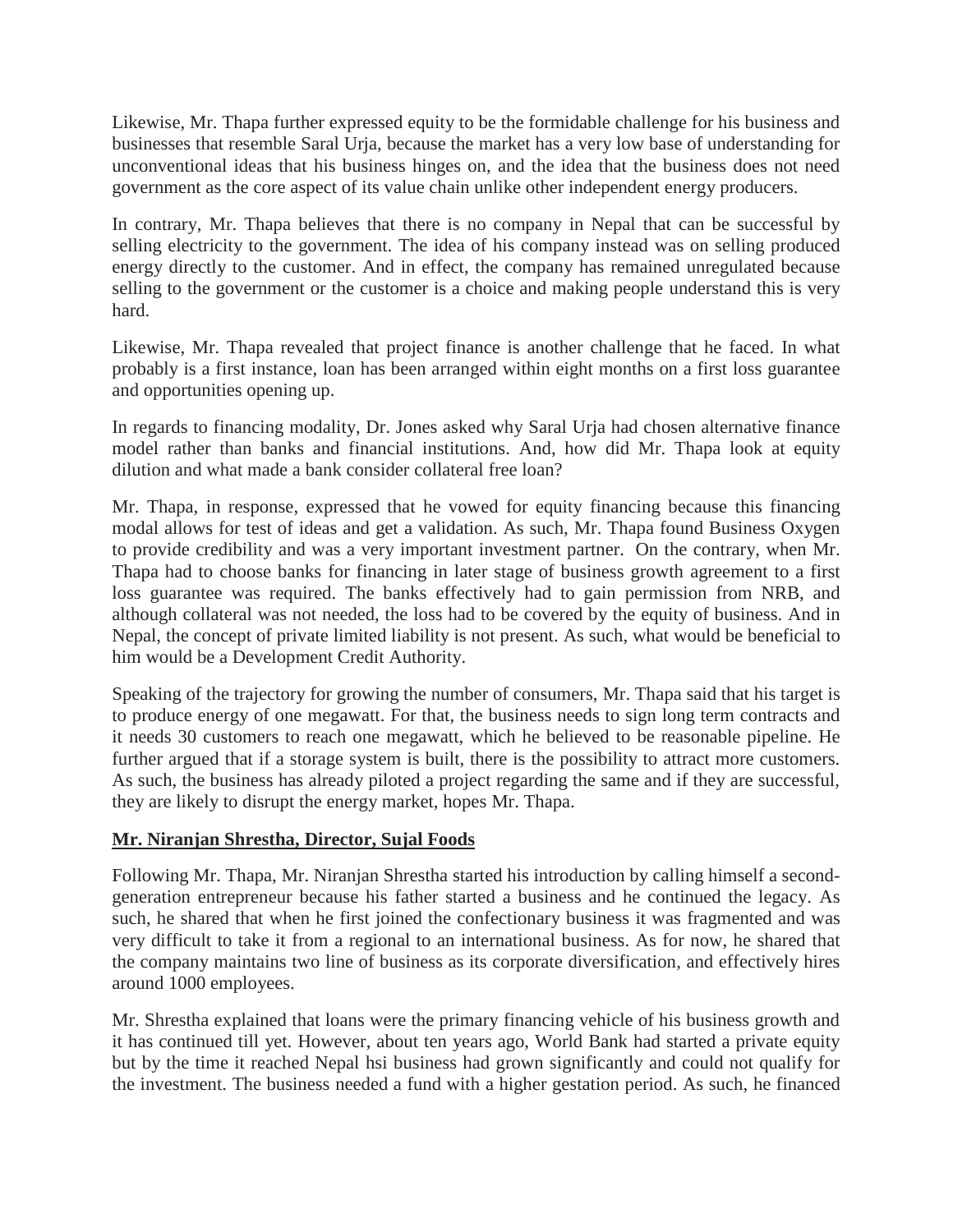the dairy business with the proceeds from confectionary business, and therefore it was outside of the company"s financing modality.

As for debt financing of dairy farmers who supplied his company milk, Mr. Shrestha shared that the company was between the banks and did buyback guarantee in along with tripartite agreement where they would be the guarantor. At that period, he said that the default rate was four percent.

Meanwhile, Dr. Jones expressed her interest to learn about the dairy unit of the business, the nature of the suppliers and financing modality. Mr. Shrestha answered that microfinance at the time was not very active and maximum of NRs 500,000 was given at that period. The recipients later formed a cooperative. The farmers/suppliers used to supply milk, and the payment received by the business was adjusted for their loan payables. And the nature of the suppliers was such that 50 percent of the farmers were women.

Mr. Shrestha boasted that the dairy unit though started very small, is now the second largest dairy producer. The artificial insemination has therefore gone from 3000 to 800,000. He is hopeful that the expansion will keep increasing, and the testimony regarding the effectiveness of their financing modals is also retrieved from others who have seen increase in their income by inheriting the modal.

# <span id="page-14-0"></span>**14:00 – 15:00 | Fireside Chat with Q&A: Technical Assistance Programming for Impact Investment**

#### **Mr. Rabi Rayamajhi, Private Sector Development Advisor, DFID**

Mr.Rabi Rayamajhi began by establishing that impact and technical assistance are operational to the objective of Department For International Development (DFID). As such, impact refers to the outcome that DFID wants to see, and Technical Assistance (TA) being one of the tools to achieve that very outcome. In terms of outcome or impact, DFID vows to achieve right things in terms of job creation, reduction of poverty, and generation of income. And, in terms of deploying TA, it basically refers to mobilizing multilaterals, consulting firms, and NGOs/INGOs, supporting to improve processes, and assistance to government to make investment friendly policies.

Likewise, speaking on behalf of business development, Mr. Rayamajhi recognized that not every business is scalable and there are businesses which do not want to scale. As such, in Nepal, a lot of businesses are in the bottom. Therefore, to move above, entrepreneurial ecosystem should be in place. And, for that, state support is required in their early stage. The support yields in the form of enabling ecosystem that is going to provide them comfort and provide confidence to move into upward direction.

Moreover, in speaking of the external sector, he believed that export sector is ailing, and the export products are losing competitiveness.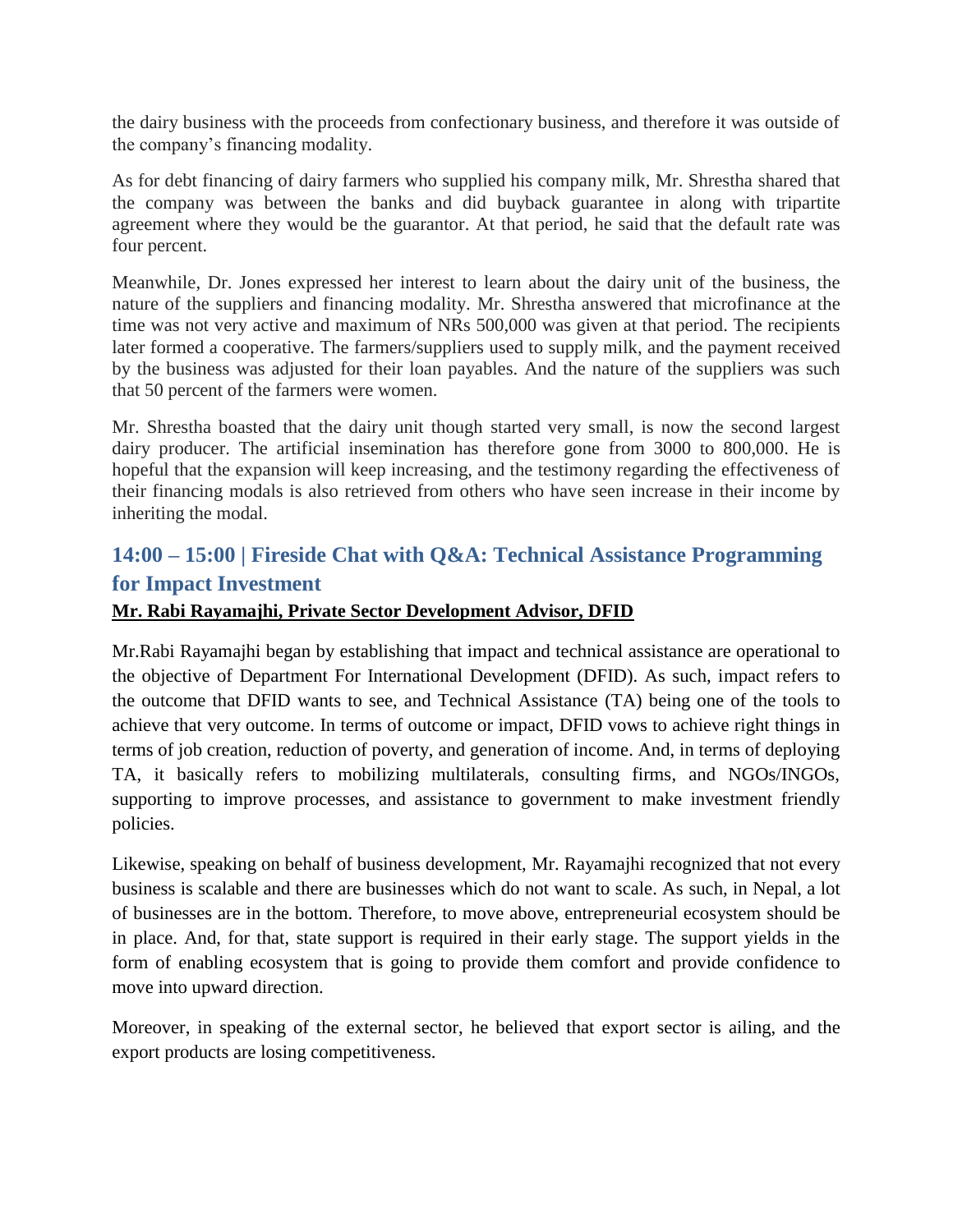Likewise, Nepal unfortunately is not a very attractive destination for foreign investment, and it's time we talked how we attract investments into Nepal. However, Mr. Rayamajhi agreed that creating an enabling environment is always challenging



*Mr. Santosh Pandey, Acting Resident Representative of International Finance Corporation and Mr. Rabi Rayamajhi, Private Sector Development Advisor at DFID join Mr. Anil Chitrakar, President of Siddhartha Inc. for the chat.*

## **Mr. Santosh Pandey, Acting Resident Representative, IFC**

Likewise, Mr. Santosh Pandey shared the goal of International Finance Corporation (IFC) in looking into profitability and impact, for which investment and TA act as the tools. Primarily, TA prepares platform for the firms to scale up. It is important firms should be paying for TA as when they pay, they have direct stake with the technical assistance scheme. IFC provides TA to the ideas which provides return and also creates impact. Speaking of such, IFC 3.0 is a strategy rolled out by current CEO of IFC which aims to create markets.

The strategy looks into potential opportunity and whether the project is investable or not. However, the strategy does not necessarily require investment to come from IFC, but other private investors are also brought to invest. Regardless, IFC is trying to invest by issuing bonds in foreign countries (AAA credit rated), and the money borrowed will be used to finance small businesses in Nepal who find it difficult to find investment from traditional sources. For instance,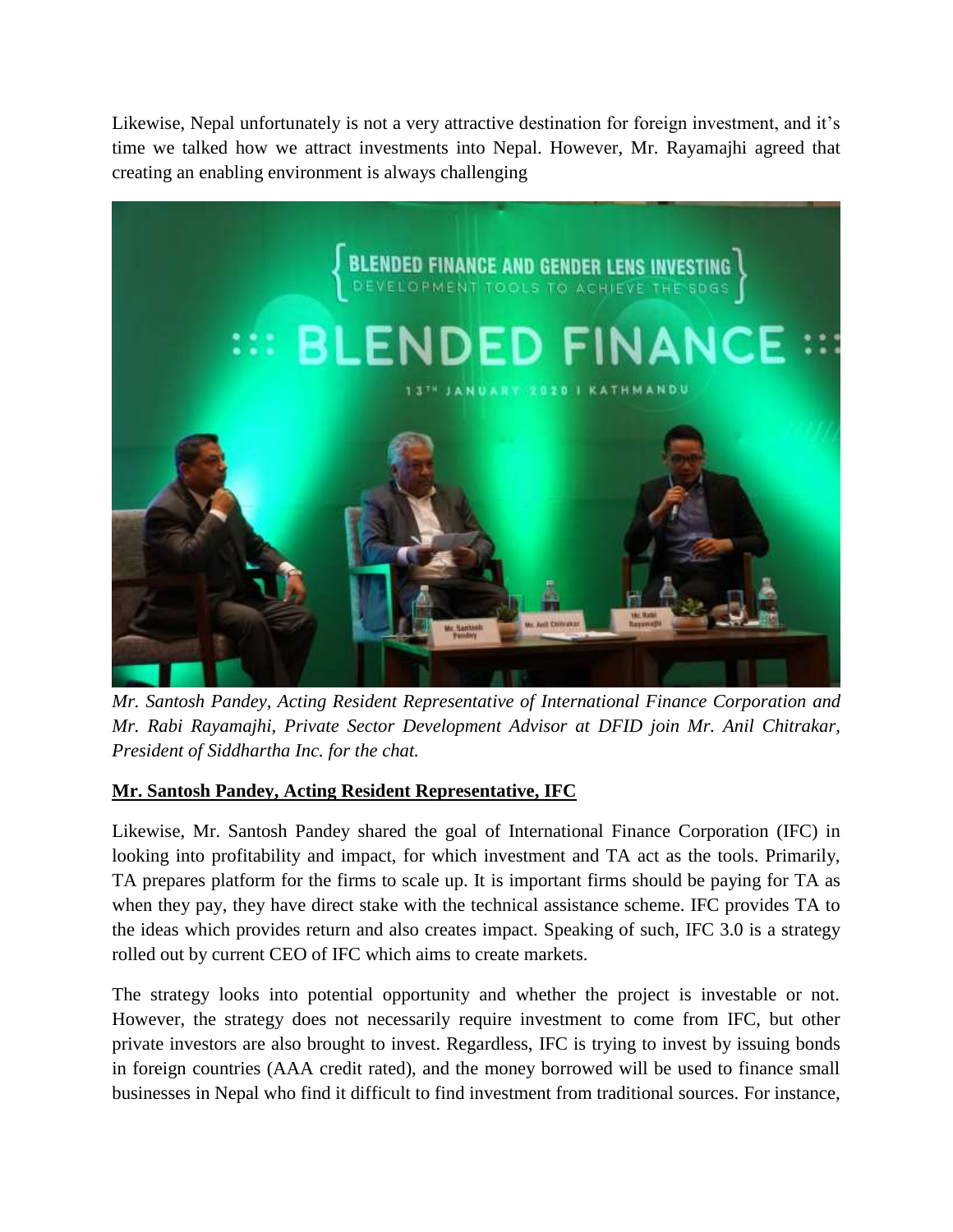Upper Trishuli Hydropower with capacity of 256 MW retrieved one of the largest FDI in Nepal. Power Development Agreement (PDA) of this project has been taken as a model for other projects.

Likewise, environment and social risk management of the project is another aspect that the strategy looks at. As such, project needs to undergo Free, Prior Informed Consent where consent needs to be taken with local community. This procedure has led to smooth building of the project.

Moving forward, corporate governance in the business scene is also of concern, which Mr. Pandey finds to be commonly weak. As such, firms should be able to run on its own based on its policies, processes and working procedure. And, firms at early stage should be working on maintaining good corporate governance.

# <span id="page-16-0"></span>**15:00 – 16:00 | Closing Plenary: Enabling Environment Challenges and Solutions/Pathways for Quality Investment**



*Mr. Rameshwor Khanal, Former Secretary of Ministry of Finance moderates the closing plenary featuring Mr. Niraj Giri, Executive Director of Securities Board of Nepal and Dr. Gunakar Bhatta, Head of Research, Nepal Rastra Bank.*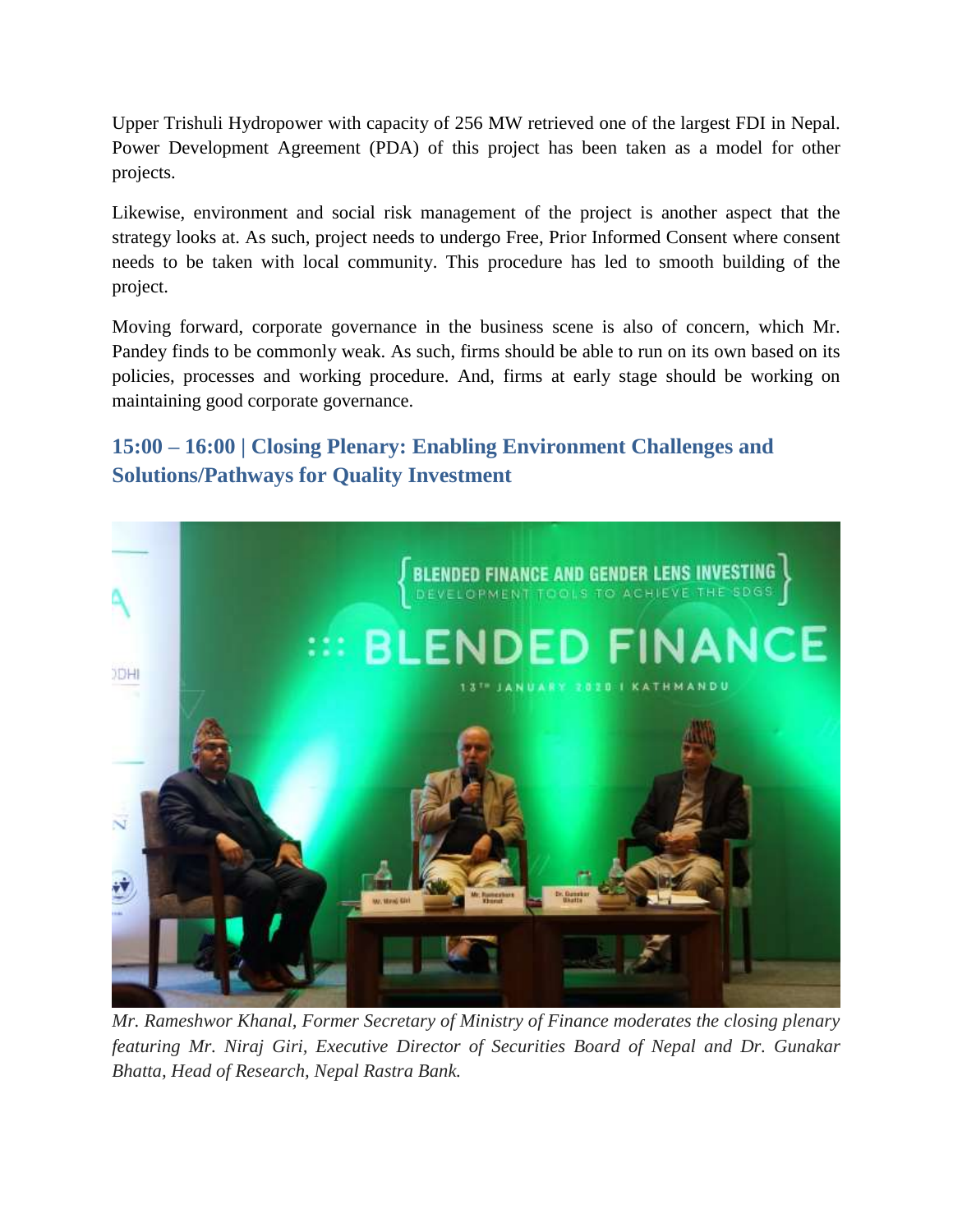#### **Dr. Gunakar Bhatt, Head of Research, Nepal Rastra Bank**

Mr. Rameshwor Khanal kicked off the session by opinionating that proper market innovative practice cannot be fostered without proper regulation. He said that impact financing, blended finances face several hurdles yet today.

Moving forward, Mr Khanal asked Dr. Gunakar Bhatt, Research head at Nepal Rastra Bank (NRB) where NRB stands in terms of blended Finance, and whether the idea itself is different than that of conventional Banking and Finance Institutes (BFIs).

After introducing himself and his role at NRB, Dr. Bhatt emphasized the vitality of finance in the country by providing the data that reckon saving-investment gap of 10 per cent. Likewise, Dr. Bhatt also spoke of over-dependency of the national Gross Domestic Production (GDP) with remittance whereby the GDP still consists of 25 per cent remittance, and as such any disruption to remittance leads to challenge in accumulating resources. As such, any disturbance in the Middle East, where most Nepalis work, which is most likely at present situation, affects Nepali economy.

Likewise, Dr. Bhatt reiterated the fact that National Planning Commission (NPC) calculation still shows that the country needs NRs 3,000 billion to achieve the SDGs, and therefore the country need finances. He recognized that resources of the country need to be channelized into the areas where we pose competitive advantage. As such, our import of energy has reduced and by next fiscal year, we could be exporting electricity. These are areas where we need to channelize our funds so that our import also reduces. Meanwhile, NRB have also given high priority to sectors that have a competitive advantage in Nepal. Deprived sector lending and priority sector lending are the ways NRB is channeling funds to areas where we have competitive advantage.

Speaking of context surrounding BFIs, Dr. Bhatt recognized 19 percent of the BFI to have investment in agriculture and energy. The priority sectors have been defined by the central bank, and it maintains effective provision for deprived sector lending. As such, three years ago, NRB had introduced a Corporate Social Responsibility (CSR) where by one per cent must be allocated and such fund can be used for attaining the SDGs. Likewise, he revealed that the NRB had introduced the new monetary scheme whereby BFIs that provide NRs 125 million cannot charge interest rates higher than two per cent of its base rate. Additionally, NRB has also opened external commercial borrowing window. He pledged that NRB will be adding resources to the window in coming year. And, Enterprises can effectively borrow from Non-Resident Nepalese (NRNs) and foreign institutions.

Speaking of the banking approach in Nepal, Dr. Bhatt acknowledged that the industry had specialized banks in the past before the industry moved to a commercial banking system. Now, the industry is having discussions as to this regard but there still persists confusion as to what approach we need to undertake.

#### **Mr. Niraj Giri, Executive Director, Securities Board of Nepal (SEBON)**

Succeeding Dr. Bhatt, Mr. Niraj Giri, being at the regulatory center of the Capital Market sector of Nepal, revealed that capital market of the country is mostly composed of BFIs. And therefore, the challenge is inviting businesses of other nature into the capital market of Nepal. As of now,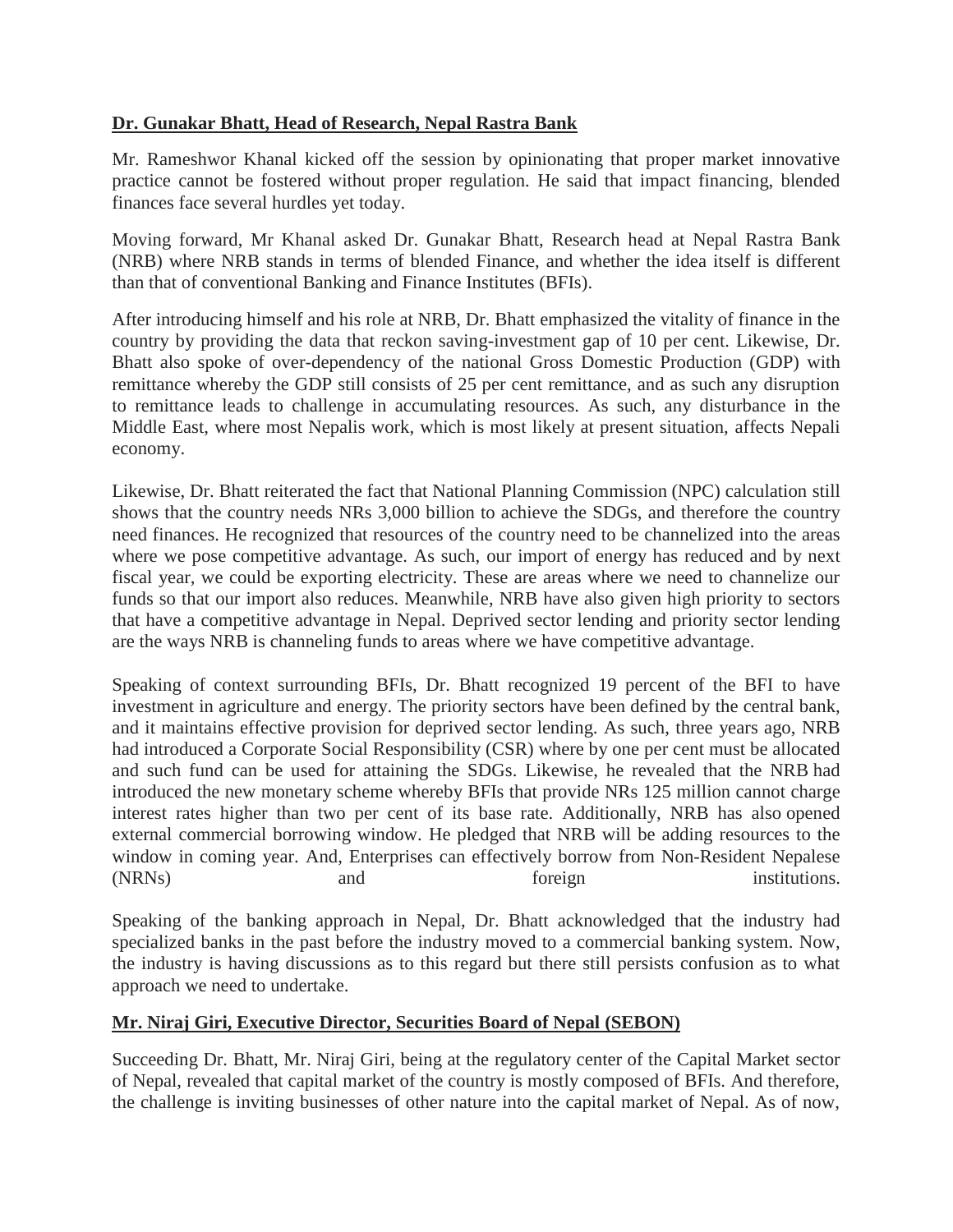because our capital market is dependent upon BFIs, it is evident that the decisions made by the central bank normally disrupt the secondary market.

Speaking on behalf of private equity market, Mr. Giri revealed that SEBON has been discussing with Ministry of Finance as to how we can bring the private funds into registration. As of now, SEBON has put in the lock in period for venture capitals at one year, and Mr. Giri hoped it will be of help to private equity fund managers. He further argued that there is need for another board for SMEs, because having the same criteria for small and big businesses may not enable SMEs into the capital market. As such, discussions regarding such proposals are being carried out. On the same note, Mr. Giri concluded that the idea behind regulating venture capital firms is that when the companies that are being invested in by the venture capital funds, ultimately go public, they can be facilitated.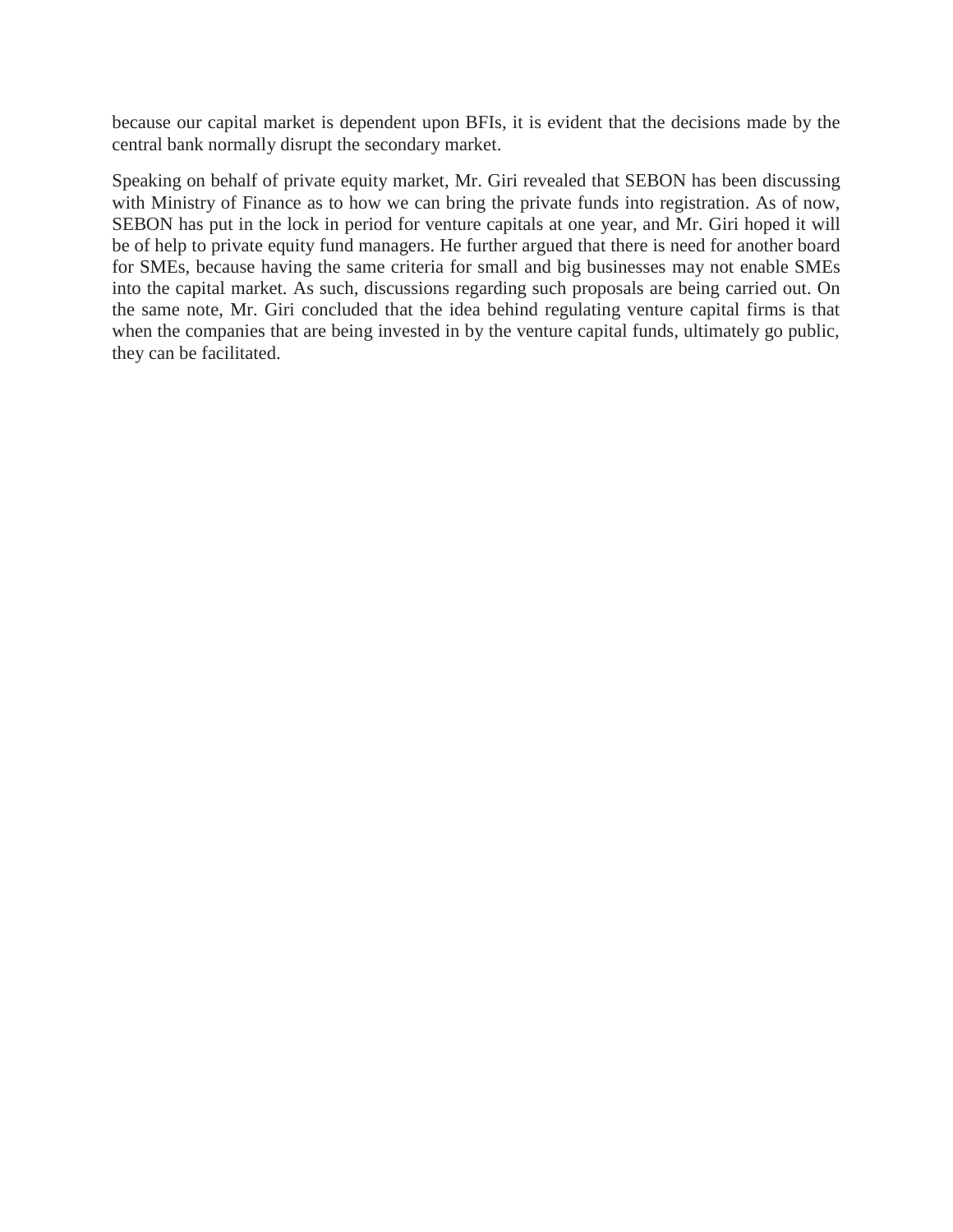## **DAY TWO**

# <span id="page-19-0"></span>**09:00 – 09:45 | Welcome and Opening Speech**



*Mrs. Ambika Shrestha, President of Dwarika's Hotels and Resorts, delivers the welcome and opening speech on the second day of the seminar.*

#### **Mrs. Ambika Shrestha, President of Dwarika's Hotels and Resorts**

The second day of the seminar, on the theme gender lens investing, kicked off with the opening speech of Mrs. Ambika Shrestha. She began stating that gender does not specifically represent women but represents all possible genders. However, she agreed that women need to be placed ahead because they have been held back since long, at least in Nepalese context. As such, much work needs to be done so that women come forward and work in equal terms with men. Men, on the other hand, need to see and understand that women are equally capable. However, it is true that there has been great change as young girls are doing very innovative things. It is in stark contrast to the past during when women were only allowed to get engaged in teaching and nursing professions that were stereotypical to women. From a gender perspective, Mrs. Shrestha believes that the things have now become progressive. And, this opportunity can be exploited to train women from the villages to get engaged in income generating activities.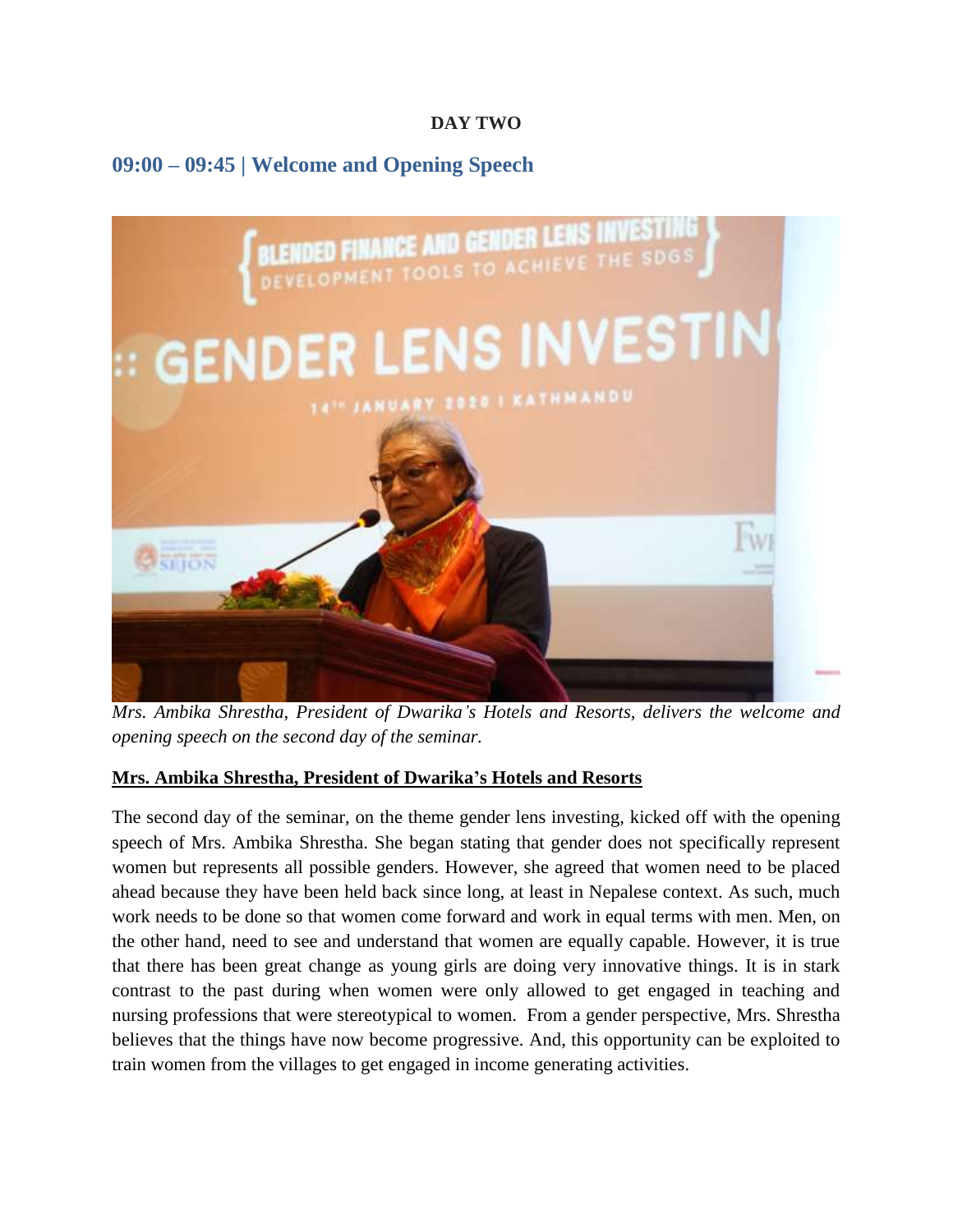Speaking of diaspora of Nepalese youngsters, Mrs. Shrestha expressed that there are certain challenges that have led young people to move out of the country. And, she does not think it is because the education system at home is worse. For an example, our doctors have proved to be better that the doctors who have been trained in India. Mrs. Shrestha adds that education is important for any country. It is one sector where investment should actually go. Likewise, the other thing that needs to be done is to resolve the problem of emigration. After all, young people with energy are going abroad for work. So, in order to make them stay the country need to promote competitive sectors as agriculture through micro-credits. In fact, agriculture can also fill the gap between imports and exports and therefore improve the external economy of the country.

Mrs. Shrestha also observed that that the huge amount of population in the cities need to be taken care of. Of those people who are specifically who come from rural areas, women arriving from rural settings are at the highest risk when they come to cities. She said that they are subject to exploitations, and therefore need to protected and nurtured to help them grow. She also said that vulnerable population can be introduced to microfinance sector to help them come forward. She effectively provided an example of a woman living in an impoverished condition who had her fortune turned as the result of micro-credit program that has pushed her agriculture business to heights. According to Mrs. Shrestha, it proves that women just need a little push and little backing to move forward.

Speaking of the economic and political-economic dynamics of Nepal, Mrs. Shrestha argued that Nepal has a huge potential as it composes of diverse land terrain, diverse flora, and fauna. Meanwhile, tourism is one of the top sectors for investment and the natural and cultural beauty of the country can attract a lot of tourists. Likewise, she appealed the audience to complain less about our government not doing things and rather work of making things suitable as the country has already graduated to democracy.

# <span id="page-20-0"></span>**09:45 – 10:30 | Technical Keynote: Gender Equality Mainstreaming/ GLI Success Story**

#### **Dr. Linda Jones, Vice President, Partnership and Innovations, MEDA**

Dr. Linda Jones began her presentation by reiterating the fact that she is using the term investment and investing in the sense of equity and debt. And, she believes investment is really about private sector investing. Dr. Jones purported that micro credit may not fall under investment in the traditional sense.

Dr. Jones asserted that the term gender lens investing is associated with women run enterprise in along with investment in enterprise where women work regardless of who it is owned by. As such, the entities may also be enterprises where women are suppliers or consumers of the end product. In relevance to the tourism industry, one could think of a hotel owned by a man, but there may be lot of women employees, women tourists, and suppliers. Although gender lens investing is more focused on women owned enterprises, the term may be used broadly to include the overall value-chain of an industry.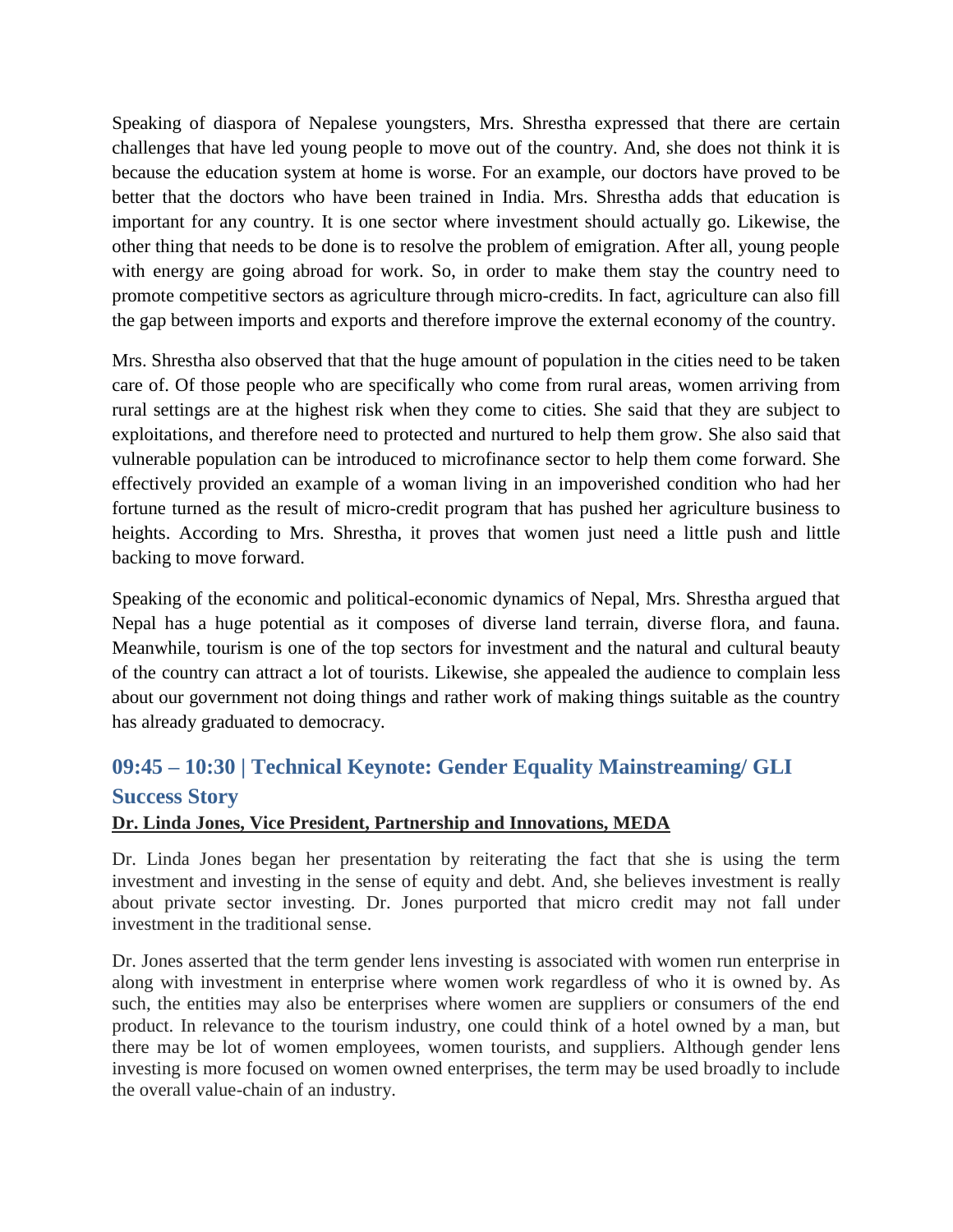Speaking of engagement of MEDA in gender lens investing, Dr. Jones expressed her pleasure to introduce the organization as a global leader in the area. Speaking further, she shared the identification regarding huge gap in access to finance for women back in 2016. The gender credit gap was USD 320 billion. By 2017, USD 1.3 billion was raised for gender lens investing, and the recent gap figure is 2.4 billion. Dr. Jones, however, is aware that a lot needs to be done to fill this gap of access of finance. Nevertheless, she agreed that the industry has grown significantly whereby a lot of investors have been involved in gender lens investing. And, increasing number of gender lens investment vehicle has been launched. The field is rapidly growing, amid the fact that gender lens investment is a new concept in Nepal. However, Dr. Jones is concerned that when it comes to raising capital, male fund managers consistently receive more funds than women. Moreover, the growth rate of funding injected into female founded companies has plateaued over the last few years. And therefore, it can be said that the industry is gender biased. Meanwhile, McKinsey in 2015 predicted that USD 12 trillion could be added to annual global GDP if there was greater gender parity. Investors also proved that gender diverse boards correlate with top and bottom line growth. And, women fund manager out-perform their male counterparts as per Boston Consulting group.

Dr. Jones reiterates that MEDA particularly focuses in gender lens investing because it has been proved numerous times about the gender dividend. And, MEDA has been working in the gender mainstreaming actively for about 25 years in Asia, Sub-Sahara, and the Middle East etc. Gender lens has remained crucial aspect of MEDA since the organization started investing in 1953 to leverage private sector partnership to advance inclusive finance, market, systems development, investment, and women empowerment. Dr. Jones further revealed that MEDA is raising 100 million dollars through the Gemini program, and is working to support women across all investments through a gender equality mainstreaming approach. The framework, developed for USAID, is a practical toolkit to assess and upgrade company business practices and policies to promote women"s inclusion. For instance, Portea in India developed a soft skills empowerment training to develop confidence in women based on the framework. As such, 2000 women were trained in a very short period of time. A thing about this program was that a lot of the people were ethnic minors and were very shy. They lacked confidence, and therefore this training focused on building them up. By the end of the program, it was amazing how confident they had become, how their value was changed and this ultimately meant that the company also grew as their employees and the service provided became better. Meanwhile, MEDA is eager to work with enterprises that have an impact on women either through employment, end consumers, and also with enterprises that vouch to have impact on women enterprise.

# <span id="page-21-0"></span>**11:00 – 12:00 | Fireside Chat with Q&A: Women Business Owners**

#### **Ms. Sunita Nemaphuki, Founder, Agri-Nepal**

Ms. Sunita Nemaphuki started by introducing the fundamental thrust of her business endeavor as being networking and communication. Her area of business is in agriculture sector, and her business has 20 employees, and ten thousand farmers working in the network.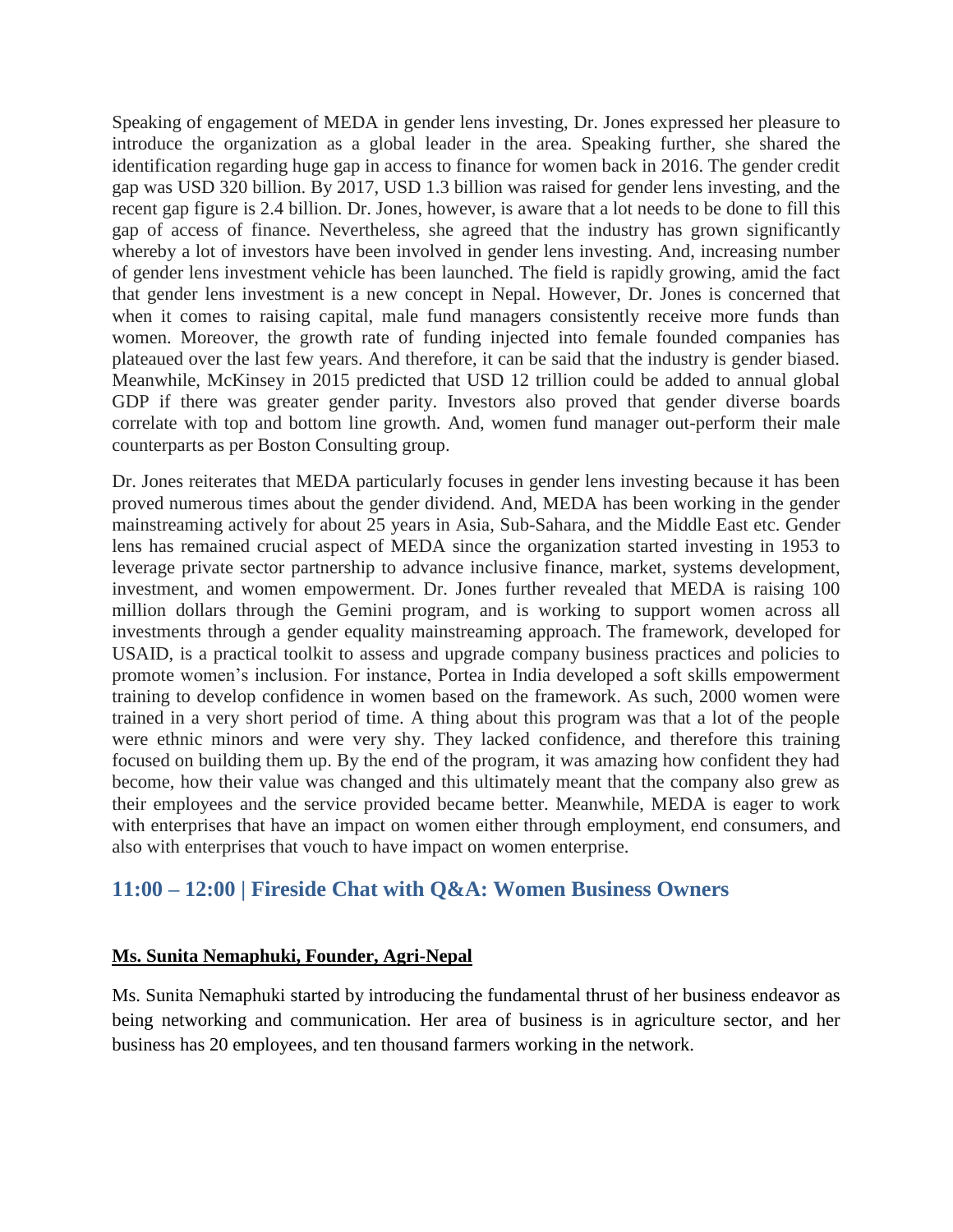Ms. Nemaphuki lamented of challenges for women to access finance from the financial market whereby she expressed the industry to still be gender discriminatory. She shared her experiences in having to have a male compatriot in order to seek finance in the financial market. Likewise, the other challenges, she put forth were about the disadvantage for women in compared to male counterparts in terms of having to fulfill roles in taking care of the family regarding which most males are relieved from.



*Ms. Reetal Rana, Managing Director of Mid-Valley International College, Ms. Mahalaxmi Shrestha, CEO and Founder of Bee-keeping and Research Center, Ms. Sunita Nemaphunki, Founder of Agri-Nepal with Dr. Linda Jones at the seminar.*

## **Ms. Mahalaxmi Shrestha, Bee-keeping and Research Center**

Ms. Mahalaxmi Shrestha began by sharing how she started bee keeping business. Initially having worked on multiple growth projects, her work had mostly focused on flora and honey quality analysis. She said that her engagement in projects in the past had originally helped her realize the potential of bee keeping business and inspired her to delve in the very industry, which was before when she realized the vitality of marketing of honey. Ms. Shrestha acknowledged that the size of her business is small in terms of employees hired. However, the business outreach is large and involves exporting and retailing of honey.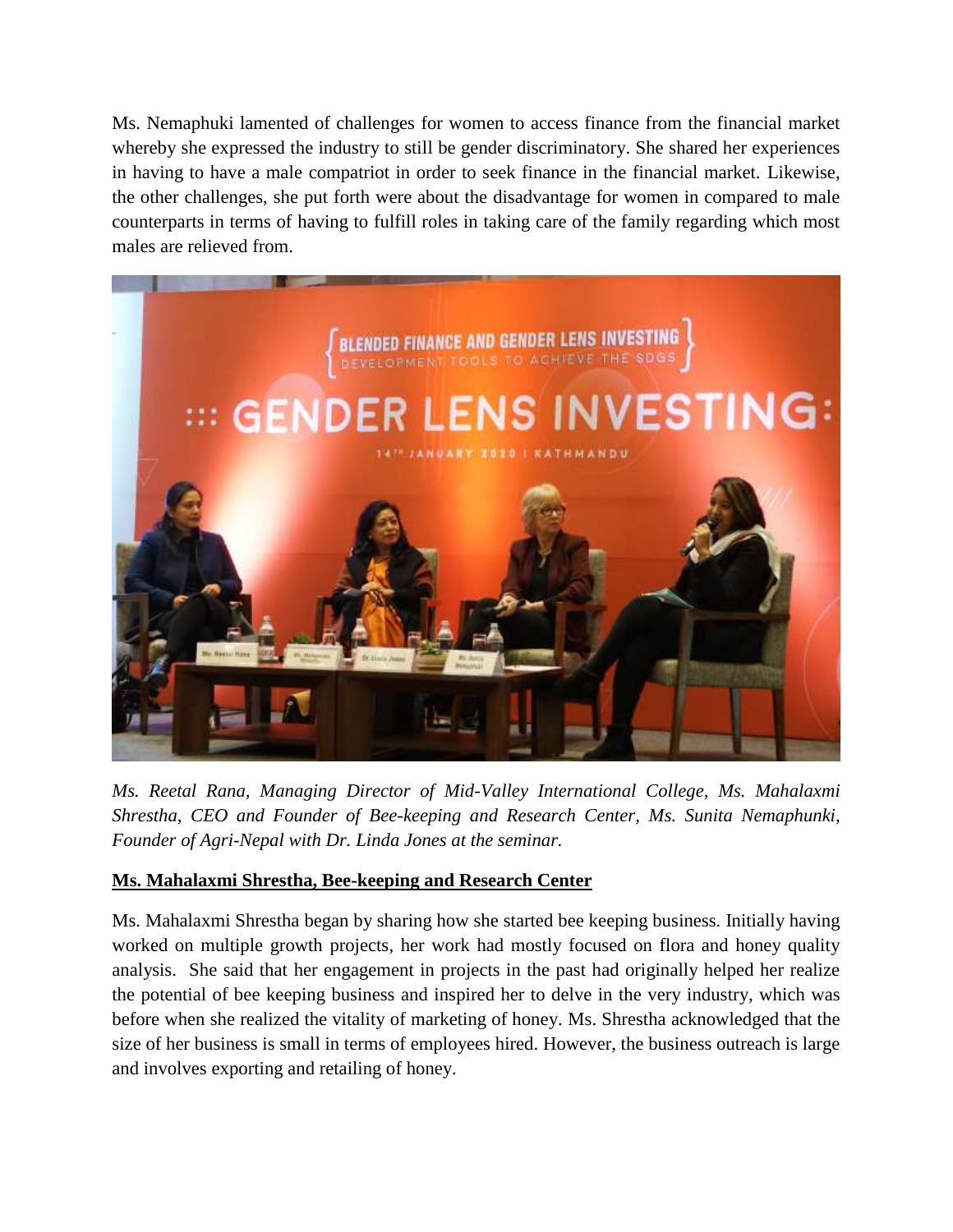In speaking of challenges, Ms. Shrestha recognized that her core-knowledge in bee-farming was not sufficient to operate a bee-keeping business successfully as she only had technical knowledge. She realized that sufficient knowledge business financing, marketing, and compliance issues are equally vital to run a successful business. Likewise, seconding Ms. Nemaphuki, she shared her experience of difficulty to maintain work-family balance as women are expected to put family first culturally. Ms. Shrestha further said that she could have done better if her male counterparts in the family took fair share of the responsibility in managing household chores.

However, Ms. Shrestha is thankful that the entrepreneurial eco-system has progressed for women, also through the fact that a broad network for Female entrepreneurs continues to support women through Federation of Women Entrepreneurs of Nepal.

## **Ms. Reetal Rana, Managing Director, Mid-Valley International College**

Similarly, Ms. Reetal Rana shared her career story by revealing how her journey started as a teacher followed by becoming teacher trainer. Her career later followed by becoming the viceprincipal of private school for five years which progressively ended with her desire to a decision maker, a leader, and an entrepreneur.

Her entrepreneurial journey started by establishing a college in 2011 that offered undergraduate hospitality management with honors program. Her establishment maintains 120 students in total facilitated by 30 part time faculty members and 15 full time staffs. While, her first endeavor is continuing, she now finds the need of vocational and technical skills in the economy, and therefore plans to start a vocational and technical college.

The challenge she has faced is the slow decision-making process in the government that has hindered her intention to widen the programs that she wants to offer through her college. She shared an unfortunate experience whereby she has been waiting for two years to retrieve essential permission for that very purpose. She further shared her sour experience in regards to legal affairs whereby here lack of awareness about the legal compliances had cost her financially in the past. Likewise, she admited that finance had not been so much of a challenge during her entrepreneurial journey as she had always retrieved support from her parents. As she has progressed through her entrepreneurial journey, she intends to look for alternative source of financing.

# <span id="page-23-0"></span>**12:00 – 13:00 | Gender Inclusion in Business and Investment is so important – Why they care?**

## **Ms. Reeta Simha, President, FWEAN**

Ms. Simha begins by acknowledging the fact that Nepal stands at 101th position out of 153 countries in terms of economic progress. Amid this deplorable fact, she finds it encouraging that the country is at the  $7<sup>th</sup>$  position when it comes to female labor force participation with 84.5%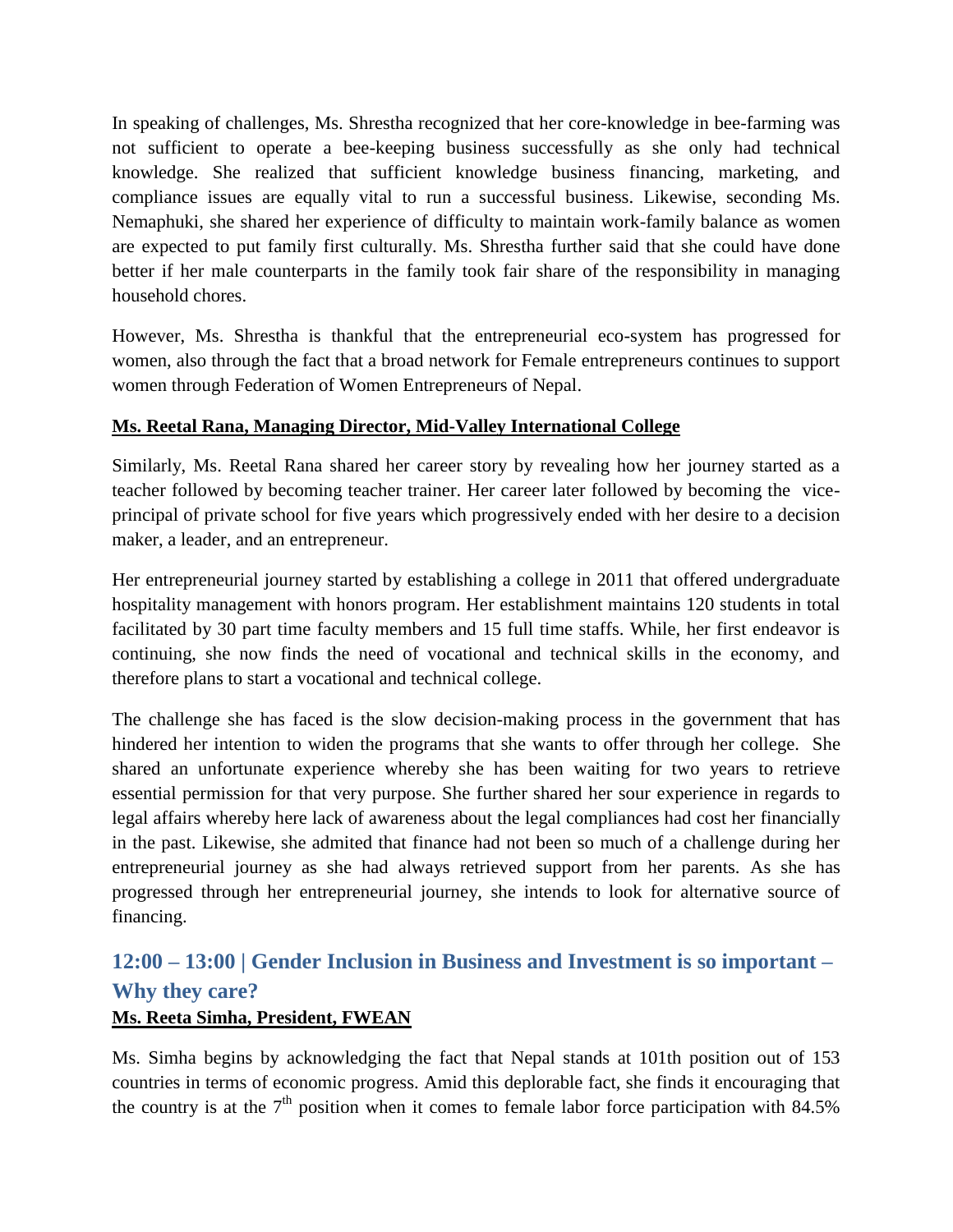female labor force participation compared to 86.3% male labor force participation. But, what concerned is the position of the female labor force in the organizational hierarchy. As such, it comes to appear that the Global Gender Gap reports the position of the country to have dropped to 122 and 118 with respect to female legislators, senior officials and managers, with only 18.4% female but more than 80% male representation in these positions and with only 37.5% female and 62.5% male as professional and technical worker.

Likewise, Ms. Simha recognized that companies with a higher presence of women than men are still a rarity, despite the progress made with gender equality. In many industries such as mining, construction, and energy they are only a small minority; and in almost all sectors they represent a smaller proportion than men in management positions. Thus, only 11.7% firms are with female majority ownership and 17.20% firms have female top managers. As such, these data clearly reflect gender bias in businesses in Nepal from board room to staff. On the other hand, the policy environment is more favorable for gender inclusiveness with the latest Labor Act and Sexual Harassment at Workplace Prevention Act, 2015; but in absence of regular and stringent monitoring the implementation is weak.

Similarly, Ms. Simha questions the number of women who feel that the businesses have made an effort to attract, retain and promote them. And, the numbers of businesses that have made an effort to award bids to female owned, managed businesses or that promote female employment. She believes the number is not very encouraging. Regardless, she believes that business ecosystem should care about gender inclusion because research has consistently demonstrated that gender diversity in the workforce, including management, among suppliers, and in community engagement is beneficial. As such, employees in a company with higher workplace diversity will have access to a variety of different perspectives, which is highly beneficial when it comes to planning and executing a business strategy. After all, according to Ms. Simha, one is more likely to get a melting pot of fresh, new ideas, thus increasing creativity, innovation and productivity when people who see the same thing in different ways are put together. On such context, Harvard Business Review found diverse teams are able to solve problems faster than cognitively similar people. Having gender inclusion also strengthens supply chains, improves social license, and reduces friction with key community stakeholders. Ms. Simha presents another analysis of Ernest and Young whereby the top 20 most gender diverse power utility firms had a 15 per cent higher return on investment than the bottom 20 for three consecutive years. Likwise, IFC has found that hiring women in non-traditional roles could increase firms' productivity by as much as 25 per cent through gains in maintenance costs and lower turnover.

Thus, increasing female influence at all stages of a business in any sector, should be treated as a business necessity, not just a moral objective. Talking about challenges in expecting gender inclusion in business and investment in Nepal - If in an interview, men score slightly higher in terms and qualification and experience than an female candidate or a male owned company score slightly more than female owned in a bidding competition, would to given extra weightage to the female candidates knowing the benefits on having female employees or doing business with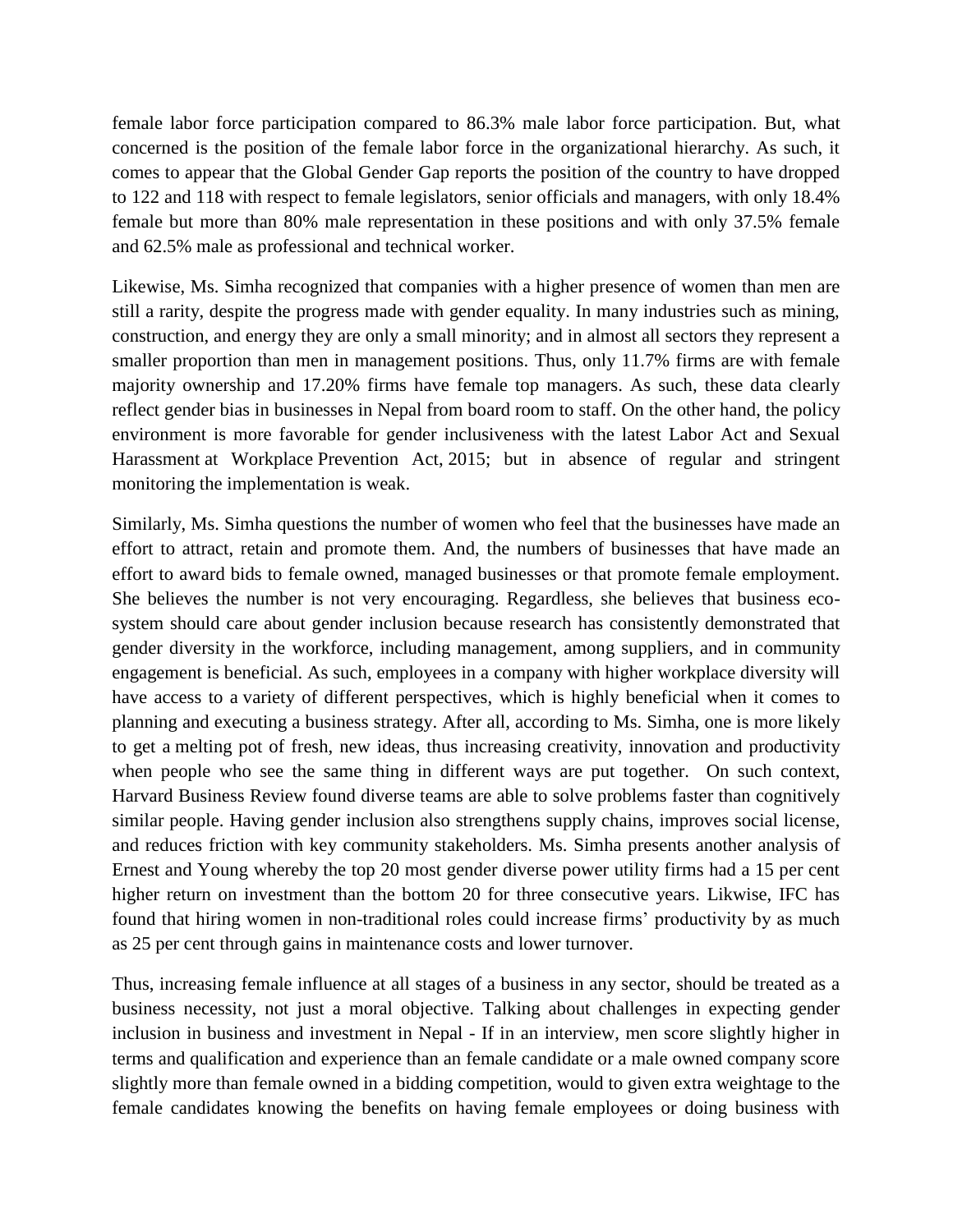women? But, what is the incentive for the businesses that make the extra effort for gender inclusion and include gender friendly policies - related to parental leave, the gender pay gap, flexible work hours, extra points if the applicant in a female? At times implementing these provisions mean providing additional benefits at extra expense or cost? In absence of incentives why would businesses care, even if they know they should?

With socio-culture norms still pulling women towards domestic responsibilities, women opt out of employment or do not participate due to work and family balance, lack of affordable care, family members not approving and also because of lack of good paying jobs and unequal pay. Government in partnership with donor agencies could generate political commitments towards inclusive & gender responsive policy measures for businesses. Business associations could provide cross-learning opportunities to share and be inspired on gender inclusive practices and provisions. Businesses could advance flexible working arrangements and reintegration measures.



*Ms. Hima Bista, Executive Director of Women LEAD moderates the panel Ms. Rita Simha, President of FWEAN, Dr. Manju Tuladhar, GESI advisor, USAID and Ms. Kamakshi Rai Yakthumba, Program Manager, Department of Foreign Affairs and Trade.*

## **Dr. Manju Tuladhar, GESI Advisor, USAID**

Succeeding Ms. Simha, Dr. Manju Tuladhar began her presentation with acknowledgement that women"s economic empowerment exists when women can equitably participate in, contribute to,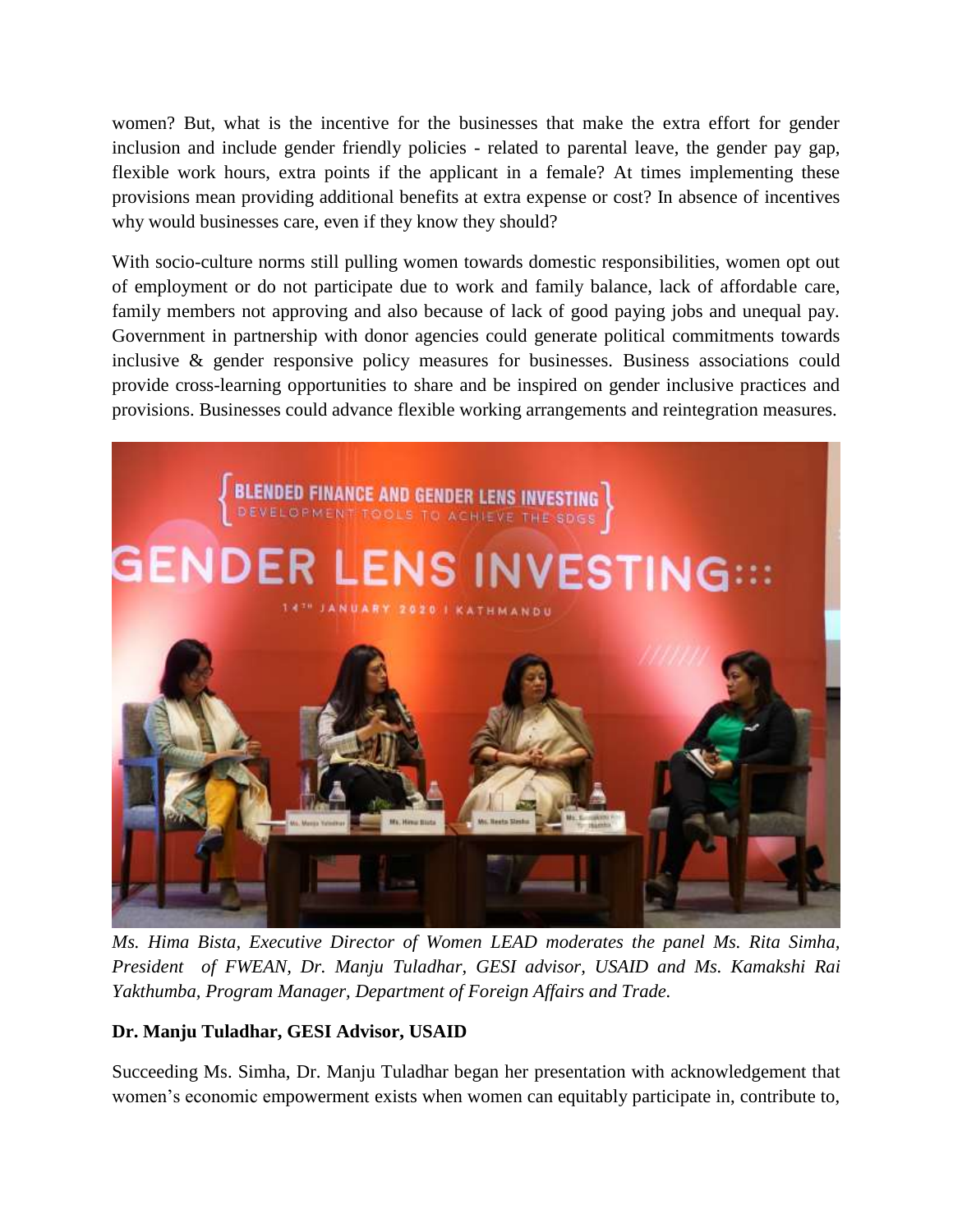and benefit from economic opportunities as workers, consumers, entrepreneurs, and investors. This requires access to and control over assets and resources, as well as the capability and agency to manage the terms of their own labor and the benefits accrued. Likewise, she further placed that women"s economic equality exists when all women and girls have the same opportunities as men and boys for education, economic participation, decision-making power, and freedom from violence. This requires collectively addressing barriers to commercial activity and labor market participation, such as restrictive laws, policies, and cultural norms; infrastructure and technology challenges; unpaid care work; limits on collective action; and poorly enforced protections.

Moving forward, Dr. Tuladhar provides ten Principles for Promoting Women"s Economic Empowerment and Equality and these are as follows:

- Understand the Systems: This principle highlights that economic empowerment is linked to political, social, cultural, educational, and economic systems. These systems influence women's economic empowerment and equality.
- Amplify Women"s Voices: This principle emphasizes the importance of listening to the voices of men and women throughout the program cycle and incorporating their concerns and solutions into designs, budgets, work plans, and evaluations. In addition to "listening", USAID programs should consider how to support and amplify the voices of women, for example through providing them leadership opportunities and connecting them to networks.
- Be Specific: Solutions to addressing women's economic empowerment should be specific to needs and to women of different ages, backgrounds, and identities.
- Engage Men and Boys: Men need to also be agents of change to build women's economic empowerment. They can be advocates or leaders in creating reform.
- Collaborate: Programming should work across sectors and with public, private, and NGO actors to maximize their impact.
- Establish the Evidence: Evidence is fundamental for identifying the constraints to women"s economic empowerment. This should include measuring impact and effectiveness of programs.
- Address GBV: Gender-based violence has wide-reaching negative impacts on women and girls, including economic impacts because it reduces their opportunities and undermines their empowerment. GBV also damages businesses and economies through reduced productivity and increased costs for services.
- Partner with Women: Women and women's organizations are too often missing from development funding and partnerships. This does not allow us to practice inclusive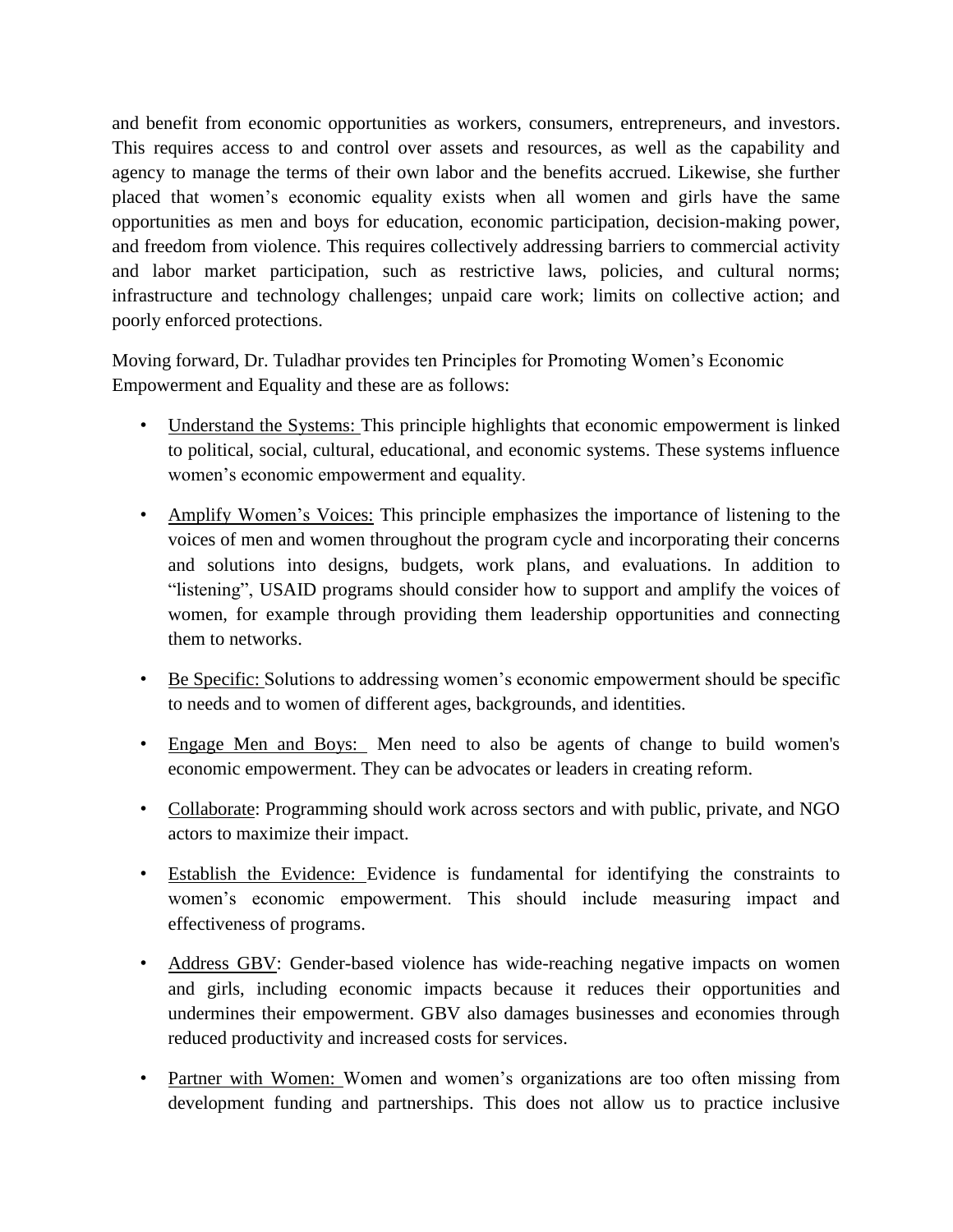development. To change this, we may need to do capacity building or change our outreach strategies.

- Walk the Talk: Promoting women's economic empowerment means that our institutions should also do this internally. As a leader in international development, USAID can ensure that each Mission incorporates women"s voices throughout the program cycle, in economic planning, and in procurements
- Embrace Emerging Innovations: We should utilize changes in the ICT and in particular the digital economy to support economic development for women.

Dr. Tuladhar further maintained that access, agency, risk mitigation, leadership and enabling environment are the domains of women economic empowerment. These domains encompass within themselves things such as productive resources and market, access to assets and finance, control over income and expenditures, control over resources, key role in decision making, enabling environment such as sexual harassment laws, proper labor laws, quality education and skill-building; equality health care; gender, diversity, and inclusion norms.

According to Dr. Tuladhar, there also exists USAID Cross-sectoral Domains of Women"s Economic Empowerment and Equality. These are specific cross-sectoral domains of analysis that can be used for a gender analysis focused on women"s economic empowerment and equality. These were developed as a part of USAID's Women's Economic Empowerment and Equality framework. These domains overlap with the USAID"s five domains of gender analysis

Dr. Tuladhar further revealed the APEC Women and the Economy Dashboard which appears to be an initiative that seeks to provide a snapshot of the status of women in APEC, by looking at a set of indicators in recent years, which allows measurement of the progress of women"s participation in economic-related activities and women"s inclusion in several aspects of life. The Dashboard is comprised of almost 80 indicators, classified in five areas previously identified as priorities by the APEC Policy Partnership of Women and the Economy (PPWE): 1) access to capital and assets; 2) access to markets; 3) skills, capacity-building and health; 4) leadership, voice and agency; and 5) innovation and technology .

The indicators were selected and endorsed by consensus in 2014 following an extensive study and consultations with data experts and economy representatives at PPWE. The Women and the Economy Dashboard provides a quick assessment of women's inclusion in the economy, showcasing the extent to which women participate in their economic spheres. This interactive tool will empower USAID and the broader gender community with a starting point for essential discussions about women's economic integration.

## **Ms. Kamakshi Rai Yakthumba, Program Manager, DFAT**

Ms. Yakthumba, began by opinionating that gender equality is now a donor driven thing. People are complying just because they have commitment to donors. As such, she feels that behavior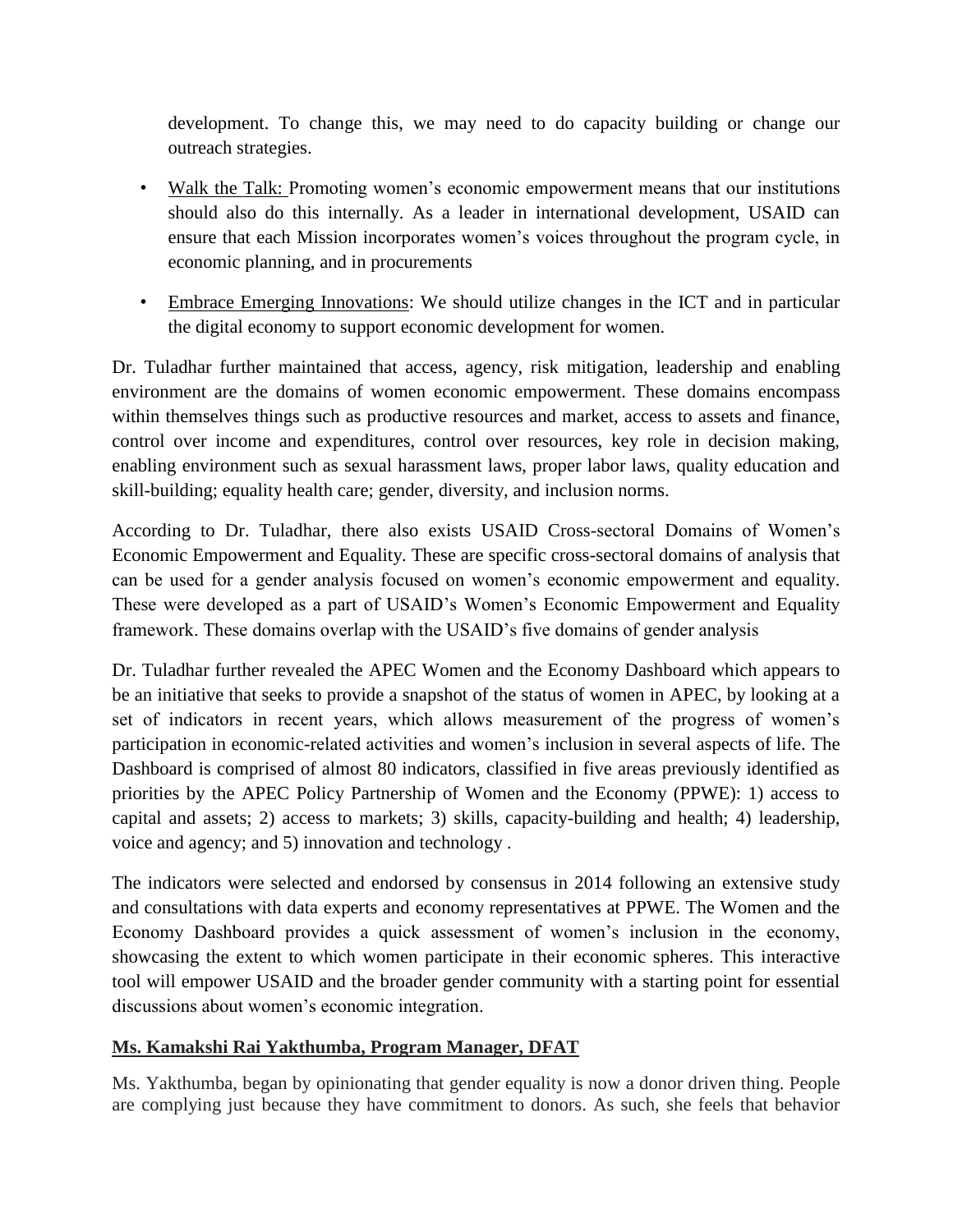change, that requires, has not happened. She made this statement with the observation that many people who come to trainings at DFAT and talk of gender inclusion do not apply the same in their household context. Putting into context, according to Ms. Yakthumba, we need to understand why the blended finance came about and why is gender inclusion included in it. Ms. Yakthumba believes that blended finance came because we had to achieve SDGS, but since donor financing can only do so much, we had to include the private sector and that when blended finance came about.

As such, Ms. Yakthumba believes it is important to look into the context of Nepal. Donors have invested in Nepal for a long time and we are yet sitting here and talking about it again. As such, it is provoking how the agenda has failed to take effect for such a long time. And, Ms. Yakthumba believes that it basically boils down to our norms, our behavior and we need to practice what we preach.

# <span id="page-28-0"></span>**14:00 – 15:00 | Fireside Chat with Q&A: Technical Assistance for Women SMEs: Needs and Supply**



*Ms. Katie Turner, Senior Director, Global Programs, MEDA moderates the chat featuring Ms. Rabina Deshraj Shrestha, Deputy-CEO of Mega Bank, Ms. Barsha Shrestha, Business Head of ICRA Nepal, and Ms. Santona Malakar, Program Associate at SAFAL Partners.*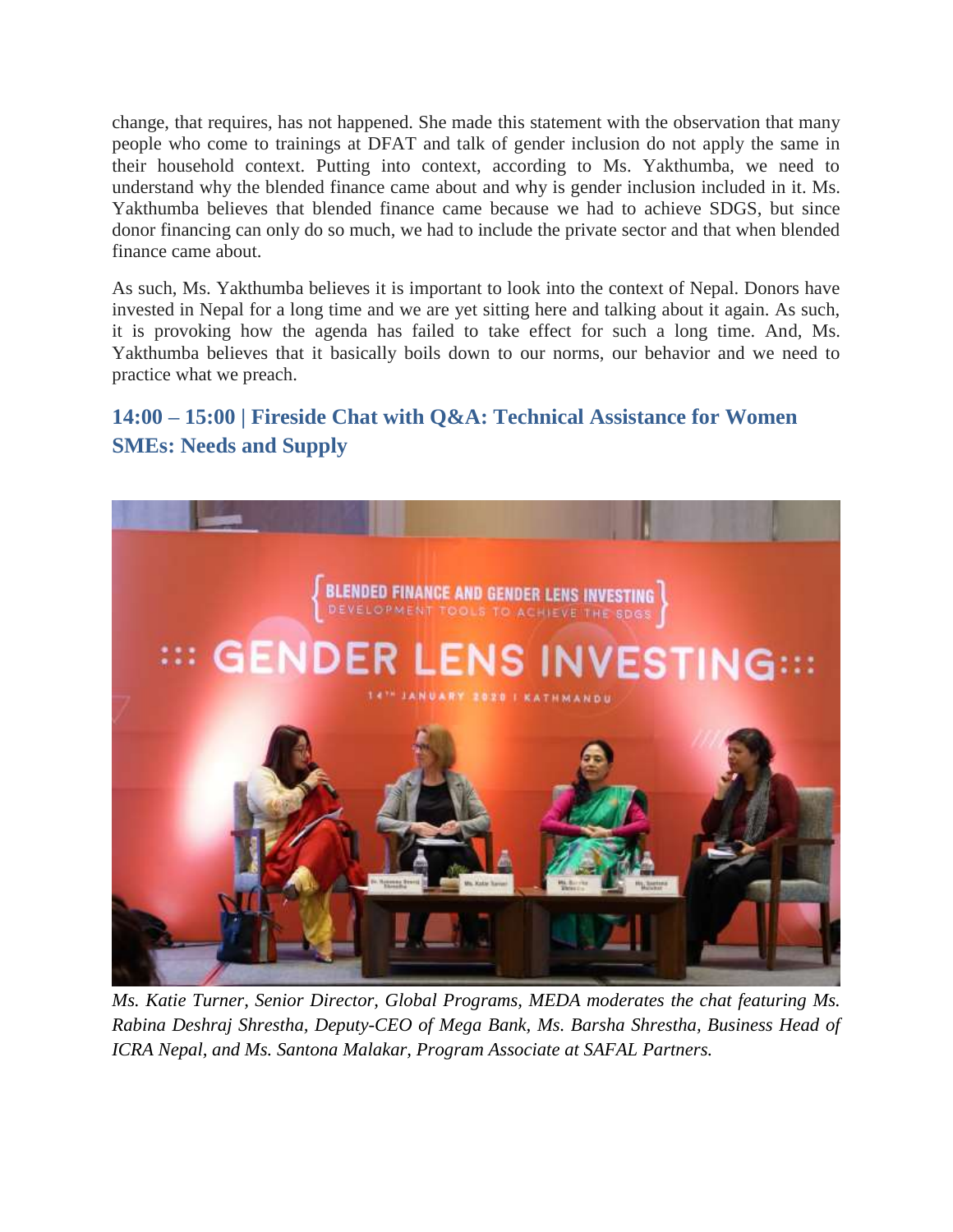#### **Ms. Rabina Deshraj Shrestha, Deputy CEO, Mega Bank**

Speaking on the session titled "Technical Assistance for Women SMEs", Ms. Rabina Deshraj Shrestha started out by sharing that the biggest challenge that the industries face is the dominant patriarchal society in a nutshell. And, according to Ms. Shrestha, it applies for both women entrepreneurs and woman workforce. Ms. Shrestha pointed out that women have to give up career for their families, whereas the men don"t. And, likewise, there are women who don"t even have ambition and aspiration to excel their careers. As such, Ms. Shrestha believes that, as the leading women businesswomen or entrepreneurs, it is their role to change the mindset and built ambition onto them. And specifically, Ms. Shrestha has taken this initiative targeting women groups through FNCCI. As such, FNCCI is engaged in building their exposures to international destinations that enjoys substantial women entrepreneurship. Ms. Shrestha believes that such exposure builds confidence among women.

#### **Ms. Barsha Shrestha, Business Head, ICRA**

Likewise, veteran woman banker, Ms. Barsha Shrestha expressed herself by stating the fact that only one business out of 200 institutions that ICRA have worked with as a credit rating agency was headed by woman. She seconded Ms. Shrestha in regards to the challenges and hassles that women have to face while competing and engaging in the business eco-system. She believed that challenge is entirely mindset and the discriminatory aspect of the cultural mal-practice that yet echoes in the Nepalese household. She strongly asserts that change in the mindset has to come from within the home. And, Ms. Shrestha pointed out that such contagion of discrimination also haunts the educated families as they treat their siblings based on their gender. But the fact do remain that the new generation have taken charge to change this. And, to change the mindset, education is the key.

Likewise, Ms. Shrestha recognized that women entrepreneurs not only have difficulty to access finance but also are unwilling to access it altogether. Ms. Shrestha came to know about it when Clean Energy Development Bank, that she used to head previously started concessional loan for women willing to take entrepreneurial role. As such, there are not enough women willing access such opportunity. And, speaking of the banks, banks do not assess feasibility of the clients based on gender. The assessment is purely based on risk perspective.

#### **Ms. Santona Malakar, Associate, SAFAL Partners**

Revealing her involvement in SAFAL Partners, Ms. Malakar stated that the fund company is working to set up women entrepreneur's fund. As such, the company is aspiringly trying to contact with investors who are women. And, they also want to support the female entrepreneurs both financially and technical.

And speaking of SMEs in general, Ms. Malakar believes that SMEs belong to the sector which is only domestic, but to grow those businesses need have to have skills, network and finance.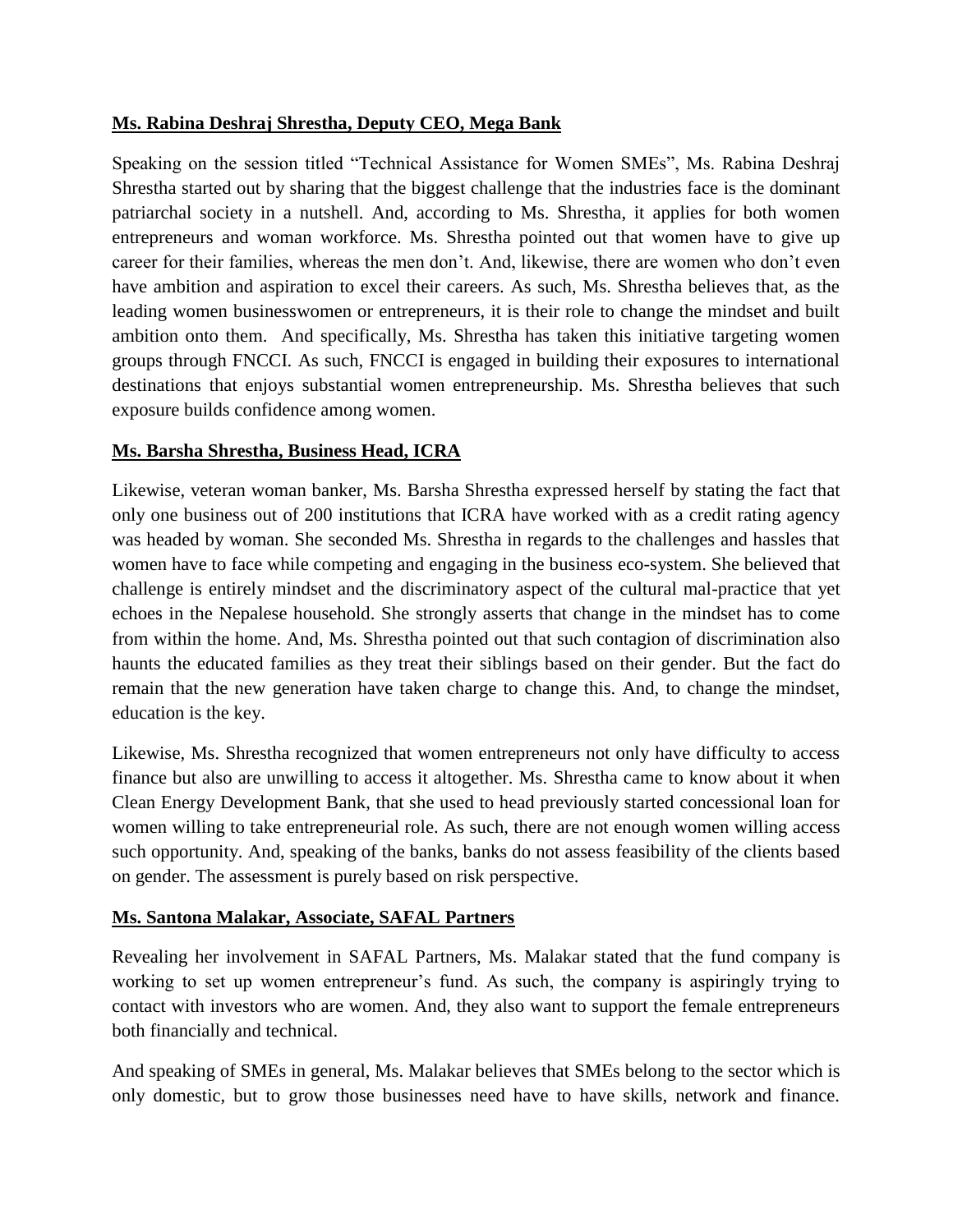Different skill sets are required to start and scale a business. And, unfortunately, the women are unaware about the method and system. So, they are ultimately unable to access loans. So, they clearly need mentorship support. But again, most of the mentors are also male, which makes them reluctant to seek mentorship. Such is the plight for women aspiring to be entrepreneurs.

# <span id="page-30-0"></span>**15:00 – 16:00 | Closing Plenary: Vision for Gender Inclusion**



*Charu Chada, Editor at Media 9 moderates the closing plenary featuring Ms. Nikita Acharya, CEO and Co-founder at Urban Girl, Ms. Nishinta Bhatta, Investment Manager at Dolma Impact Fund, Ms. Bahar Kumar, Executive Director at Nepal Communitere.*

## **Ms. Nikita Acharya, CEO and Co-founder, Urban Girl**

Ms. Acharya shared that she and her partner who founded the Urban Girl did not think about scaling up for the first three years. But past the period, the founders had considered scaling up, and had approached banks for the purpose. As such, they realized that they could retrieve loans for up to 2-3 lakhs without collateral which however was not sufficient. So, as an alternative resolution, Urban Girl had attempted to approach foreign investors, and had signed a term sheet. But the investor backed out at last because of the uncertain political scenario and market confidence.

#### **Ms. Nishinta Bhatta, Investment Manager, Dolma Impact Fund**